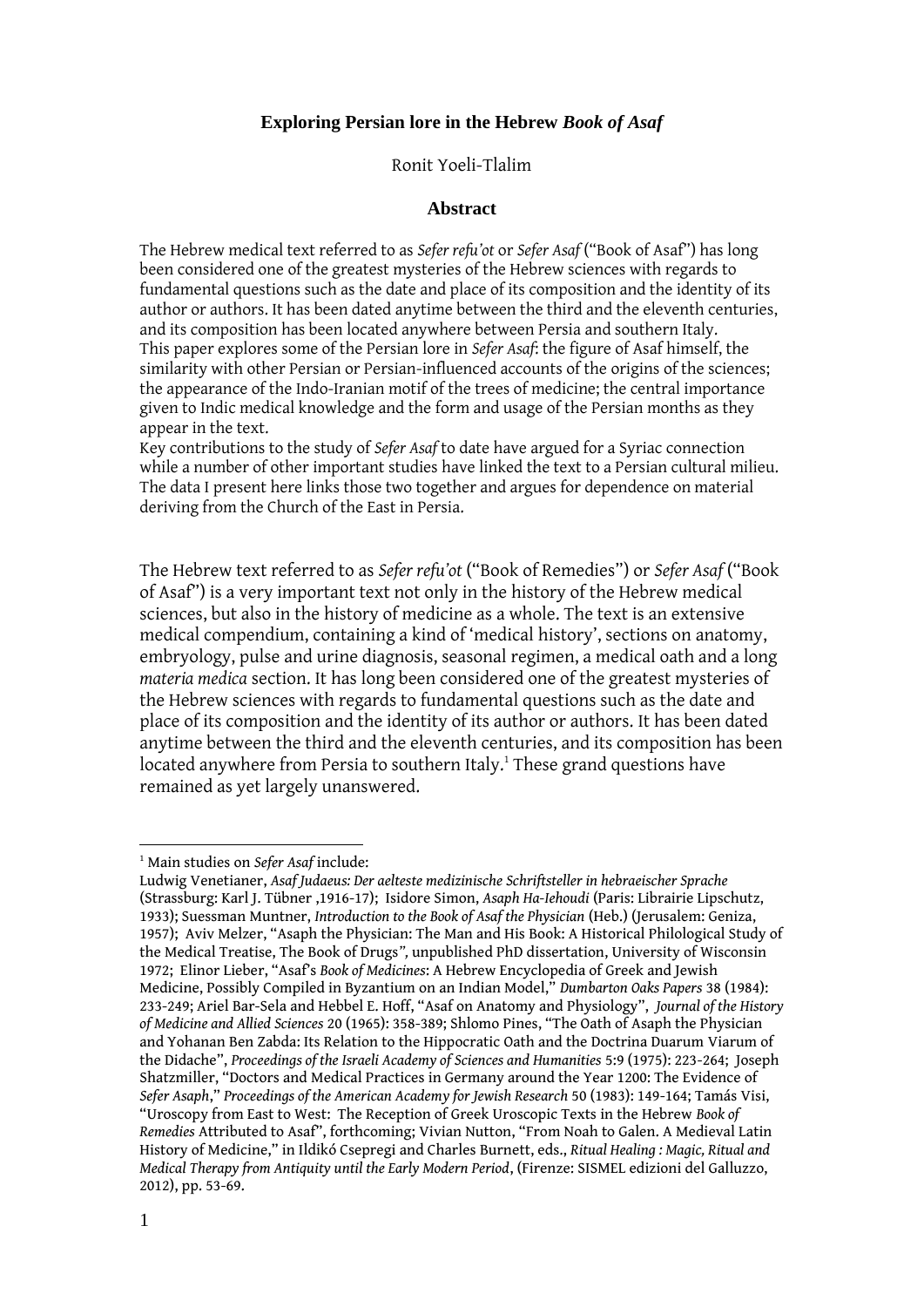Ludwig Venetianer [\(Hungarian:](http://en.wikipedia.org/wiki/Hungarian_language) Venetianer Lajos), the Hungarian rabbi who published the first study on *Sefer Asaf* nearly 100 years ago, has already pointed out possible Persian links. Thanks to the advance in Persian studies over the last 100 years, we are now at a stage where we can say much more about these possible connections.

In this paper, I shall analyze some of the Persian lore in *Sefer Asaf*. Specifically, I shall discuss the figure of Asaf, some Indo-Iranian traces and the text's mention of Persian months. I shall also demonstrate links with the medical texts deriving from the Church of the East in Persia and suggest that with this hypothesis we can reconcile two main views on this text: one that has pointed out to Persian influence and one that has discussed Syriac ones. I propose that this material may hold the key to solving some of the on-going problems which this text has sustained.

#### **THE MANUSCRIPTS**

The most complete extant manuscript of *Sefer Asaf* is Munich Bayerische Staatsbibliothek hebr 231,<sup>2</sup> dated by Judith Olszowy-Schlanger based on preliminary paleographical indications – to the thirteenth or fourteenth century and originating from Italy.<sup>3</sup> This manuscript includes 277 folios. A similar, but shorter text is Ox Bod 2138. 4 Joseph Shatzmiller recounts that he examined a microfilm reproduction of this manuscript together with Prof. Malachi Beit-Arie, who dated it to around the year 1150 and as originating from Germany.<sup>5</sup> It includes 188 folios. Judging by its orthographic mistakes, it seems to be a copy of an earlier manuscript. Another important manuscript is Florence Laurentiana Plut. 88.37, which has been dated to the 14<sup>th</sup>-15<sup>th</sup> century. Other than these three main texts, there are circa 16 manuscripts containing different sections of the text. 6 The JTS Library holds what appears to be the oldest extant fragment of *Sefer Asaf*: JTS 10160. These are two folios from the Shlomo Schechter Collection, most probably deriving from the Cairo Genizah and which have been dated to  $10^{\text{th}}$ -12<sup>th</sup> centuries.<sup>7</sup>

The text as we have it appears to be a composite text—a collection of a number of different texts which were assembled together. Munich 231 and Oxford Bod 2138 are entire codices which have been identified as *Sefer Asaf*, although the structure of these two—or rather: the lack thereof—make it clear that what is in front of us are compilations of different texts which have been placed together. Looking at the three main manuscripts- Munich 231, Oxford Bod 2138 and Florence Laurenziana Plut. 88.37, along with the possible Cairo Genizah fragment, JTS 10160, I have begun to reconstruct something akin to an *urtext*: a shared text onto which, apparently, later additions were made.

<sup>2</sup> Moritz Steinschneider, *Die Hebraeischen Handschriften der K. Hof- und Staatsbibliothek in Muenchen* (Muenchen, 1875), pp. 82-83 (pp. 106-107 in the 1895 edition).

<sup>&</sup>lt;sup>3</sup> Prof. Olszowy-Schlanger kindly examined a reproduction of the manuscript at my disposal. I would like to thank Prof. Olszowy-Schlanger for sharing her profound knowledge with me. <sup>4</sup> Bodleian ms. opp. 687 (OL 1645) (no. 2138 in Neubauer's Catalogue), Neubauer A.D., *Catalogue of the Hebrew Manuscripts in the Bodleian Library* (Oxford: Clarendon); *Catalogue of the Hebrew Manuscripts in the Bodleian Library: Supplement of Addenda and Corrigenda to Vol. I* (Oxford, 1994). 5 Shatzmiller, "Doctors and Medical Practices."

<sup>6</sup> For a listing and discussion of manuscripts see Muntner, *Introduction*, pp. 14–21.

<sup>&</sup>lt;sup>7</sup> The JTS online catalogue gives an estimated dating of 900-1150, whereas the online catalogue of the Hebrew Manuscripts Institute at the Hebrew University estimates it as dating from the 11<sup>th</sup>-12<sup>th</sup> centuries.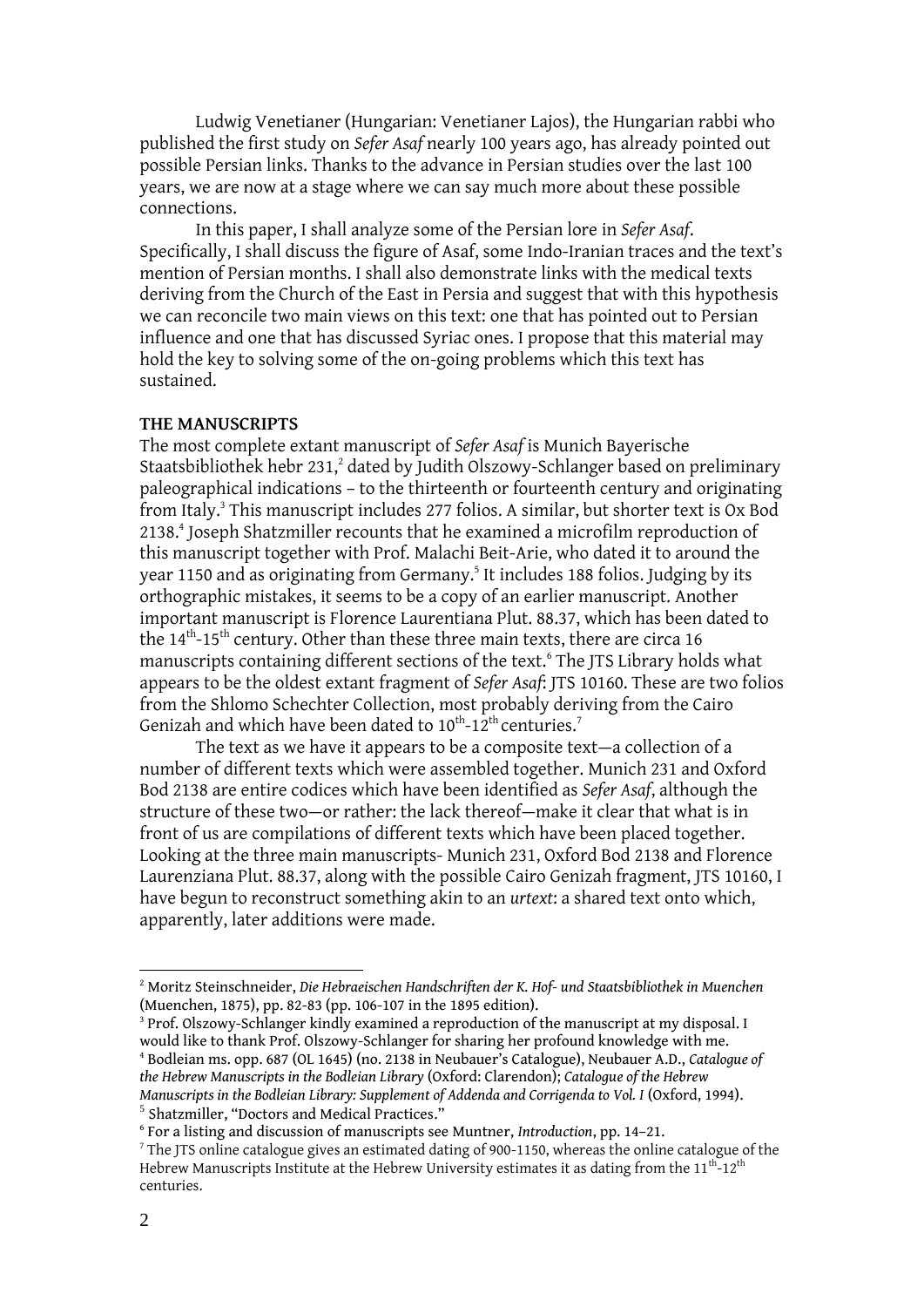Comparing codex Florence Laurenziana Plut. 88.37 as a whole to Munich 231 and Oxford Bod 2138 reveals something of the process of the compilation of texts which are regarded as *Sefer Asaf.* The Asaf text in Florence Laurenziana Plut. 88.37 is the first text in this codex (Fol. 1-26r), followed by six other medical texts*.* 8 The second text, clearly demarcated as a separate text in Florence Laurenziana Plut. 88.37, is a head to toe list of illnesses (fol. 26r- 30v), all with Greek names. This text of illnesses is incomplete, ending abruptly on fol. 30v, after illness number 15 (אמוטואיקיס amotoikis- αἱμοπτϋικοῖς<sup>9</sup>). It appears that a quire (perhaps more than one?) is missing here. In any case, when the codex was paginated, this section was already missing. While this text of the list of illnesses does not form part of the Asaf text in the Florence Laurenziana Plut. 88.37, it appears at the end of Munich 231 (fols – 267r-287r) and has been treated as part of *Sefer Asaf*. The text on the list of illnesses is also incomplete in Munich 231, although it does include a few more sections than the Florence manuscript, with eighteen sections rather than fifteen in the Florence Laurenziana ms. The text is unmistakeably the same.

No scientific edition of the text has been made to date. Muntner has published a text that resulted from a collation of some of the manuscripts, but moved freely from one manuscript to another, resulting in a compilation which is very confusing indeed.<sup>10</sup> I am in the process of producing an edition and translation of the sections which I consider to belong to the *urtext*. The following quotes are based on the Munich, Oxford and Florence manuscripts.

#### **THE INTRODUCTION OF THE** *BOOK OF ASAF*

The Introduction of the *Book of Asaf* is an intriguing text on the origins of medical knowledge, situating its knowledge as deriving from the medical systems of India, Greece, Egypt and Aram.<sup>11</sup> It is an example of an "origin narrative": recounting the origin/s of a field of knowledge, the motivation for "inventing" or "establishing" that kind of knowledge and the field's subsequent development. <sup>12</sup> Asaf here takes his place alongside Hippocrates, Dioscorides and Galen:

..ויכתוב נח את הדברים האלה על

<sup>8</sup> 1. Fol. 1v-26r: *Sefer Refu'ot*;

<sup>2.</sup> Fol. 26r-30v: Head to toe list of illnesses (incomplete; missing quire at the end);

<sup>3.</sup> Fol. 31r-58r: ספר הראשון של פיסיקא

<sup>4.</sup> Fol. 58v- 73v: אנטיאוטריאו השני הספר) *Antidotarium*);

הספר השלישי: צירלוגיאה היא מלאכת יד :r-84v73 .Fol 5.

<sup>6.</sup> Fol. 84v-86r: היקר ספר

<sup>(</sup>*Viatico* (הספר הרביעי:ספר ביאטקו :r-110r86 .Fol 7.

For a description of the codex see: Biscioni, Antonio Maria, *Bibliothecae Ebraicae Graecae Florentinae sive Bibliothecae Mediceo Laurentianae*, Florentiae 1757, Vol. 2

<sup>&</sup>lt;sup>9</sup> I would like to thank Petros Bouras-Vallianatos for discussing this term with me.

<sup>10</sup> Suessman Muntner (ed.), "Assaf ha-rofeh, Sefer Refu'ot" (Asaf the Physician, *Book of Remedies*), *Korot* 3 (1965): 396-422, 533-560; 4 (1968): 11-40, 170-207, 389-443, 531-572, 691-730; 5, 1 (1971): 27- 68, 160-187, 295-330; 5, 2 (1971-1972): 435-473, 603-649, 773-807; 6, 1 (1972): 28-51.

 $11$  For a fuller analysis of the Introduction to the Book of Asaf see my "On the Sources of Medical Knowledge: Cues from the Hebrew *Book of Asaf,*" in *Jewish Traditions and the Transfer of Medical Knowledge: Proceedings of the Panel 'Jewish Medicine in Context(s)' at the 15th Congress of the European Association of Jewish Studies (EAJS), Paris, 20.-25.7.2015,* ed. Lennart Lehmhaus (Wiesbaden: Harrassowitz), forthcoming.

<sup>12</sup> On origin narratives in Islamic sources see Keren Abbou Hershkovitz, *The Historiography of Science between the 10th and the 14th Centuries*, PhD Thesis, Ben-Gurion University, 2008 [in Hebrew] and Sonja Brentjes, "Narratives of Knowledge in Islamic Societies: What do they tell us about scholars and their contexts?", *Almagest* 6:1 (2013): 75-94.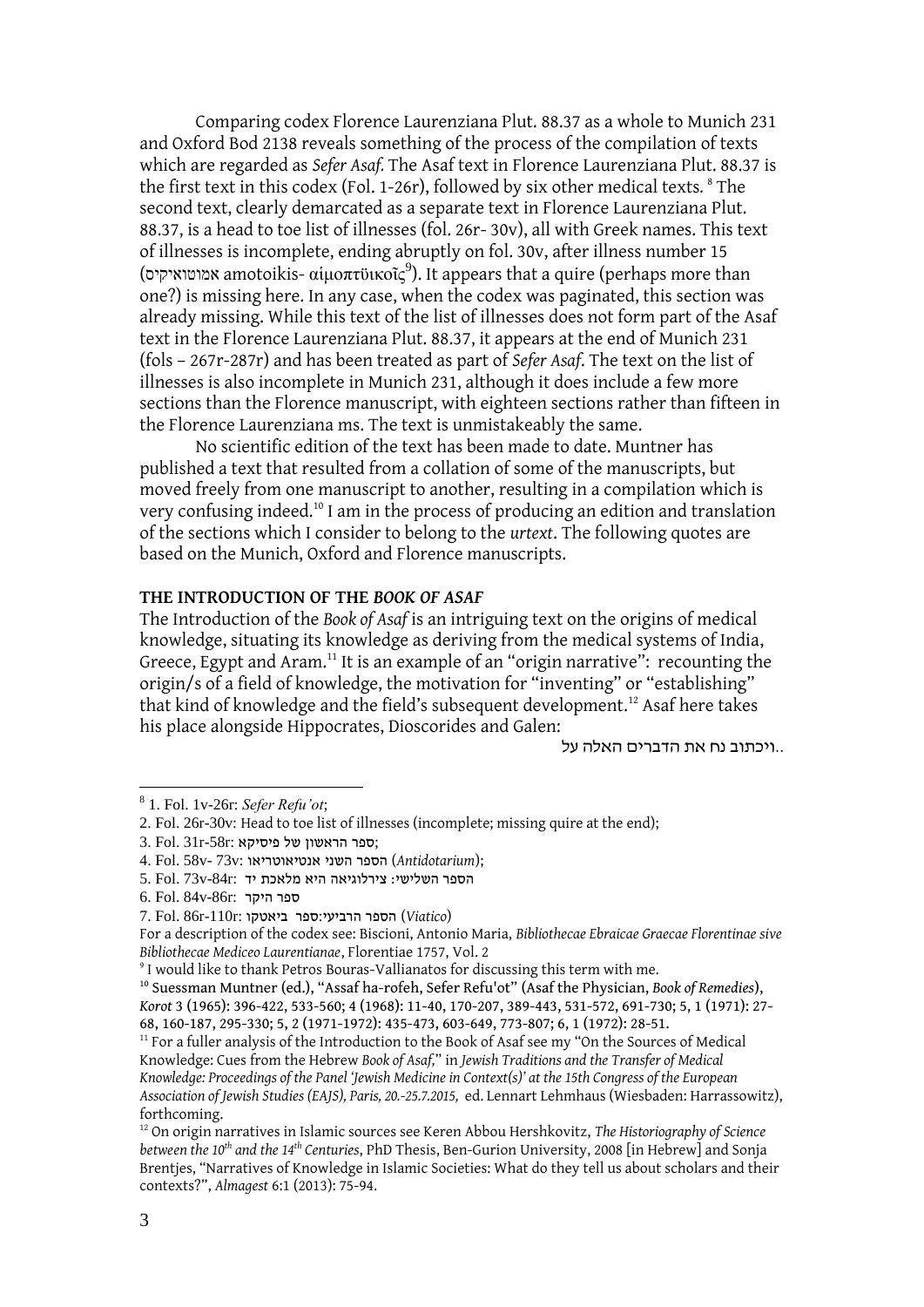ספר ויתנהו לשם בנו הגדול ומן הספר הזה העתיקו חכמי הראשונים ויכתבו ספרים הרבה איש ואיש כלשונו ותרבה דעת הרפואה בארץ בכל הגוים אשר בחנו את ספרי הרפואות בחכמי הודו וחכמי מקדון וחכמי מצרים כי חכמי הודו הם שוטטו למצוא כל עצי רפואות והבשמים וחכמי ארם מצאו העשבים לכל מיניהם וזירועיהם לרפא ואת פשר דברי הספרים העתיקו ארמית וחכמי מקדון החלו ראשונה לרפא בארץ וחכמי מצרים החלו ו המסמר לו בהריקה המודר של הרומן.<br>לחבר ולנחש במזלות<sup>13</sup> ובכוכבים ללמד את ספר מדרש הכשדים אשר העתיק קנגרבון אור בן כשד לכל מעשה החרטומים ותגדל להם חכמתם

עד קום אסקלפינוס אחד מחכמי מקדון וארבעים איש עמו מן החרטומים מלומדי הספרים הנעתקים וילכו הלוך בארץ ויעברו מעבר להודו אל ארץ קדמת עדן למצוא מקצת עצי החיים למען ( $f$ ol.2v) תגדל תפארתם על חכמי הארץ ויהי בבואם אל המקום ההוא וימצאו את עצי המרפא ועצי עץ החיים וישלחו את ידם לקחתם ויברק ה' עליהם להט החרב המהפכת וילהטו כולם בשביבי הברק ולא נמלט מהם איש ותעזב הרפואה מן הרופאים ותשבת חכמת הרופאים שש מאות ושלשים שנה עד מלוך ארתחשסתא המלך בימיו קם איש נבון וחכם ומלומד דעת ספרי הרפואות ומבין לכל דבר ושמו איפוקרט המקדוני ושאר חכמי הגוים אסף היהודי ודיסקרדיוס הבעלתי וגליינוס הכפתורי וחכמים הרבה מאד ויחדשו עטרת הרפואה ותהי עד היום הזה

And Noah wrote all these things in a book, and gave it to Shem, his older son. And from this book, the early sages translated and wrote many books, each one in his own language. And the knowledge of medicine increased in the land, amongst all the peoples who studied the books of medicines – [i.e.] amongst the sages of India and the sages of Macedonia and the sages of Egypt.<sup>14</sup> The sages of India took to wandering in order to find the trees of medicines and perfumes, and the sages of Aram discovered the herbs – [i.e.] all their kinds and their seeds – in order to cure. And they translated the meaning of the books into Aramaic [i.e. Syriac]. And the sages of Macedonia were the first to cure in the land, and the sages of Egypt began to calculate<sup>15</sup> and perform divinations with the stars and constellations, to teach the book of Babylonian wisdom, copied by Kangar son of Ur son of Kesed<sup>16</sup> as well as all the deeds of the magicians (*khartumim*). <sup>17</sup> And their wisdom grew until Asclepius came, one of the Macedonian sages and forty men with him among the magicians (*khartumim*)*,* learned in the translated books

 $^{\rm 13}$  <br/>ar the Munich ms.

<sup>&</sup>lt;sup>14</sup> Ox. Bod. ms also has: "and the wisdom of Syria (Aram)."

<sup>&</sup>lt;sup>15</sup> לחבר<sup>15</sup> – can also mean: compose

<sup>&</sup>lt;sup>16</sup> Kesed is mentioned in Genesis 22:22.

<sup>&</sup>lt;sup>17</sup> The *khartumim* are mentioned in Genesis 41, when they are unable to decipher Pharaoh's dream; in Exodus 7, 8, &9 – in magic competition with Moses; and in Daniel 1, 2 & 4- when Daniel and his Jewish companions' wisdom exceeds that of the local *khartumim* and as interpreters of Nebuchadnezzar's dreams.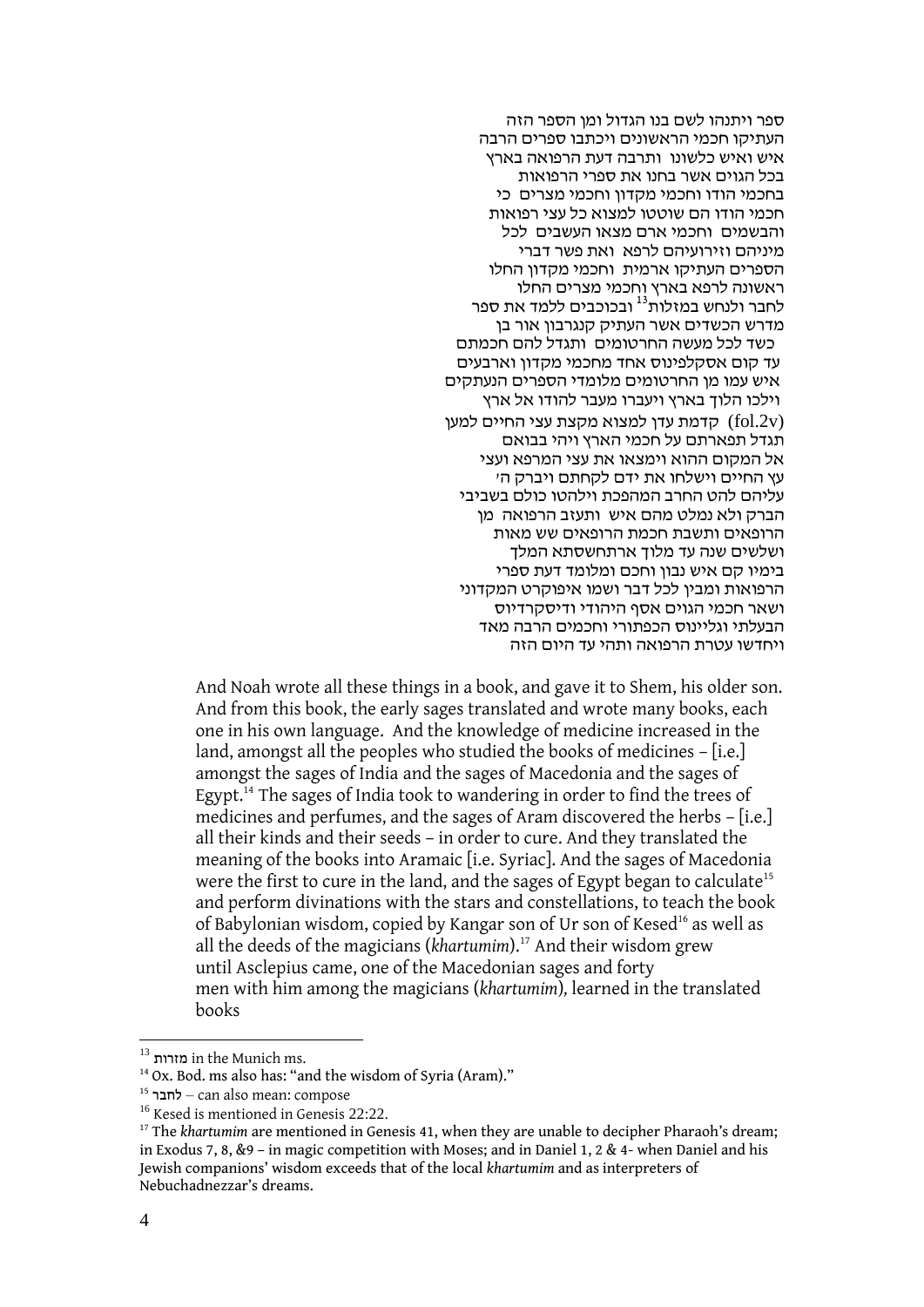and they went in the land, passing beyond India to a land (fol. 2v) east of Eden to find some of the trees of life in order to increase their glory among the sages. And when they came to that place, they found the healing trees and the trees of the tree of life. And they stretched their hand to take them and God thrust upon them the flaming sword which turned every way.<sup>18</sup> And they all burnt in the sparks of lightning and no one escaped.

And medicine was deserted by the doctors. And the wisdom of doctors ceased for 630 years, until the reign of Artaxšaçā (Artakhshashtah, ארתחששתא, Greek: Artaxerxes) the King. And in the days of Artaxšaçā the King, there rose a clever and wise man, who studied the knowledge of the books of medicines and his name: Ippocrat (Hippocrates) the Macedonian and the rest of the gentiles' sages, and Asaf the Jew and Dioscorides of Ba'al<sup>19</sup> and Galenos of Caphtor<sup>20</sup> and many other sages and they renewed the glory of medicine, and it is living till this day... $21$ 

# **THE FIGURE OF ASAF**

We know nothing about *Sefer Asaf*'s author or authors. Elinor Lieber has argued that we ought to regard the attribution to Asaf as pseudonymous.<sup>22</sup> I would like to suggest further support of this view, particularly in light of the newly available first volumes of the English translation of the Persian *Dā'irat al-Ma'ārif-I Buzurg-I Islāmī*  (*Great Islamic Encyclopaedia*). This Persian encyclopaedia includes a long and fascinating entry on Āsaf b. Barakhyā, painting a picture of an extensive Persian tradition which links a legendary figure by the name of Āṣaf b. Barakhyā to knowledge.<sup>23</sup>

The links of a person named "Asaf" with Persian lore is found already in the biblical Book of Nehemia, where a person by this name appears as the keeper of the grove (*pardes*) of Artaxšaçā (Artaxerxes ; ארתחשסתא(, King of Persia (Nehemia, 2, 8).<sup>24</sup> The mention of Artaxšaçā also appears in the introduction to *Sefer Asaf* quoted above.

The mention of a Persian king – Artaxšaçā – within the overall context of the lineage of doctors is significant here. The name Artaxšaçā (Greek: Artaxerxes) is the throne name of several Persian kings of the Achaemenid dynasty: Artaxerxes the First (465-424 BCE); Artaxerxes the Second (404-358 BCE) and Artaxerxes the Third

<sup>21</sup> Munich heb 231, fols. 2r & 2v, my translation

<sup>22</sup> Lieber, "Asaf's 'Book of Medicines"'. This view has been supported by Tamás Visi. See his forthcoming, "Uroscopy". I would like to thank Tamás Visi for sharing this paper with me. <sup>23</sup> Farhad Daftary and Wilferd Madelung, eds., *Encyclopaedia Islamica* (Leiden: Brill, 2008-2011). This is a collection of translated articles from Musavī Bujnūrdī, Kāẓim, ed., *Dā'irat al-Ma'ārif-i Buzurg-i Islāmī* (Tehran, 1996). The entry on Āṣaf b. Barakhyā is in Vol. 3 (2011), pp. 829-831.

<sup>18</sup> I follow the translation of the King James Bible for this expression as it appears in *Genesis* 3:24. The context in Genesis 3, 24 is similar to here: God is said to have appointed the cherubim and the "flaming sword which turned every way" to guard the way to the tree of life.

<sup>&</sup>lt;sup>19</sup> Perhaps referring to the mythical association of the god Ba'al with northern Syria, or sometimes more generally: the mythical 'Mountain of the north'.

 $20$  Biblical island; usually associated with Crete. In the Septuaginta and in the Syriac tradition, Caphtor was identified with Cappadocia. See: Gerald Avery Wainwright, "Caphtor-Cappadocia", *Vetus Testamentum* 6 (1956): 199-210; Roger Le Déaut and Roger Jacques, *Targum des Chroniques* (Rome: Biblical Institute Press, 1971). On this identification in the *Peshitta* and in the Syriac geographical tradition see: Witold Witakowski, "The Division of the Earth between Descendants of Noah in Syriac Tradition", *Aram Periodical* 5 (1993): 635-656, at pp. 637; 639 & 647.

<sup>&</sup>lt;sup>24</sup> For other biblical mentions of this king see: Ezra 4: 7, 8 and Ezra 7:1,7,11,12,21. Nehemiah 2:1.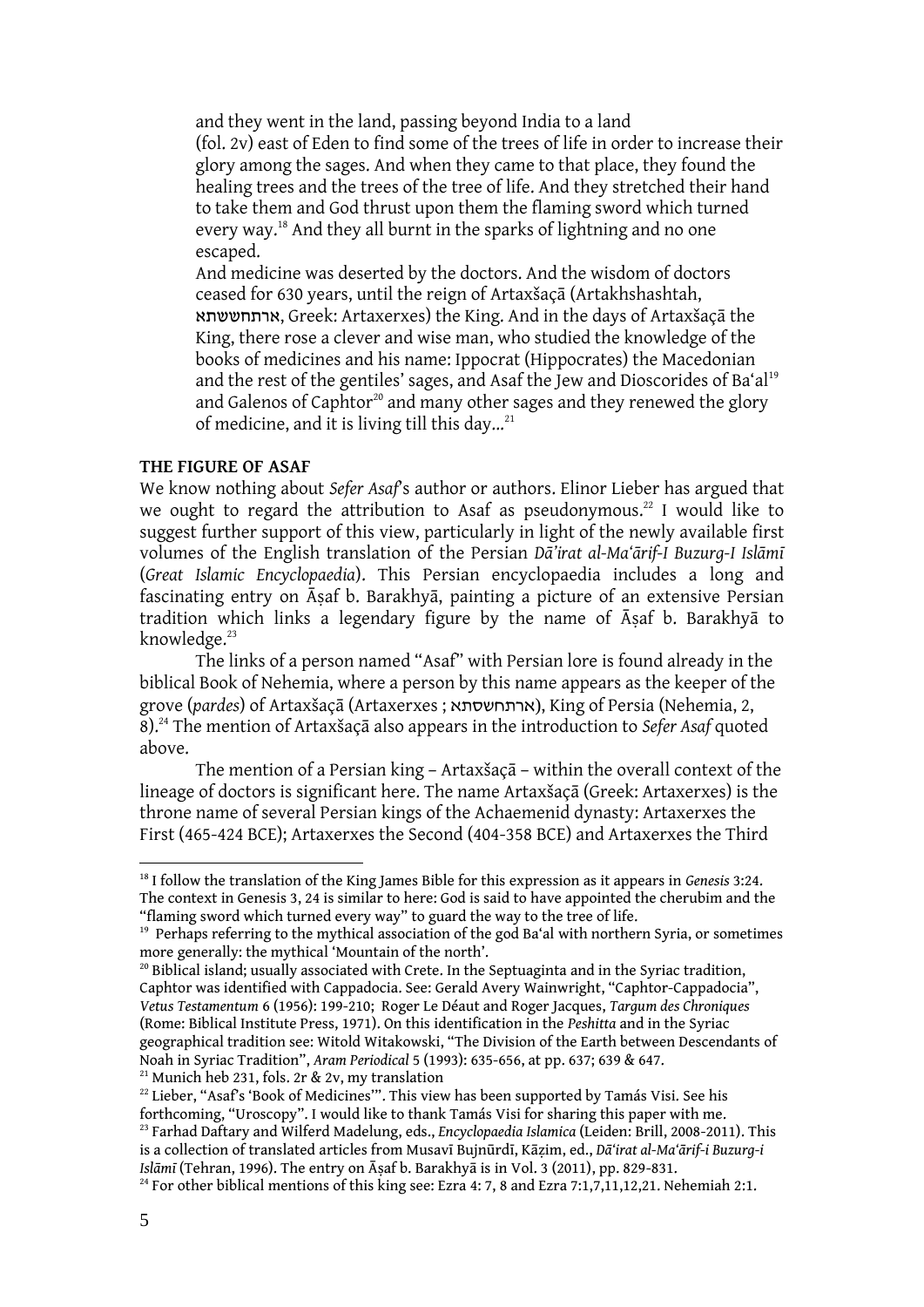(358-338 BCE). Indeed, Venetianer has suggested that Artaxerxes the Fourth (226- 240 CE), known as Ardašīr I, founder of the Sasanian Empire, is the king referred to in Asaf's introduction.<sup>25</sup> While we should probably leave aside the issue of which Artaxerxes is in question here, the important point that emerges from the mentioning of his name is significant in establishing a possible Persian politicalcultural milieu for *Sefer Asaf*.

In Islamic legends, Asaf b. Barakhyā was an exemplary vizier, known for his wisdom, rectitude and relentless protection of the interests of the people. He appears in Persian-Islamic narratives as a minister, scribe or companion of King Solomon (Sulayman), who had the 'knowledge of the book'. Tales concerning King Solomon in Islam were circulating in the Arabian Peninsula even before the appearance of Muhammad. The themes found in the Islamic King Solomon narratives go well beyond anything we find in Jewish sources.

Almost all of the numerous accounts found in Muslim commentaries and *Stories of the Prophets* (*Qiṣaṣ al-anbiyā')* works which mention his name refer to a *sūrah* in the *Qur'an* (*Surat al-Naml)* in which Sulayman asks his courtiers to bring him the throne of the Queen of Sheba (Bilqis) before her arrival. One of the courtiers, who is said to have "knowledge of the Book" responds, "I will bring it to you in the twinkling of an eye"  $(Q 27: 40)^{26}$ . Commentators were divided over the question of the identity of this person. In many Islamic commentaries this person is identified as Asaf b. Barakhyā who had 'knowledge of the Book'. We also find numerous Islamic tales mentioning Asaf b. Barakhyā as King Solomon's chief counsellor, who made use of the King's magic ring (khatam Sulayman).<sup>27</sup>

The on-going popularity of the figure of Asaf b. Barakhyā in Persian culture can also be found in visual representations. Serpil Bağci has noted that in fifteenth and sixteenth century Shirazi manuscript front-pieces, Asaf b. Barakhyā is a personality who never fails to appear alongside King Solomon.<sup>28</sup> Bağci has suggested that these scenes were the products of a collective image, long in the making and in wide currency, shared by artists and readers.<sup>29</sup>

All the above suggests that particularly in Persian and Islamic traditions, the figure of Asaf b. Barakhyā is not to be regarded as a specific historical person, but rather as a legendary figure who is associated with "knowledge of the book".

While we cannot read hagiographies and mythical accounts as straightforward historical narratives, we can – and probably should -- take some

<sup>25</sup> Venetianer, *Asaf Judaeus*, p. 8.

<sup>26</sup> *The Qur'an: a New Translation by Muhammad A.S. Abdel Haleem* (Oxford: Oxford University Press, 2004)

<sup>27</sup> Roberto Tottoli, "Āṣaf b. Barakhyā", *Encyclopaedia of Islam, Three,* Gudrun Krämer, Denis Matringe, John Nawas, Everett Rowson, eds., (Brill Online, 2013); Haim Z'ew Hirschberg, "Solomon in Islam", *Encyclopaedia Judaica*, vol. 18, pp. 760-761; Max Seligsohn, "Solomon in Rabbinical Literature and Legend", *Jewish Encyclopedia* (New York-London 1905), 11: pp. 438-444; David Sidersky, *Les origins des légendes musulmanes dans le Coran et dans les Vies des Prophètes* (Paris 1933), pp. 112-126. For the *Qiṣaṣ al-anbiyā'* see for eg.: Muḥammad ibn 'Abd Allāh al-Kisā'i, *Tales of the Prophets (Qiṣaṣ al-anbiyā')*, Wheeler Thackston Jr., trans. (Chicago: Great Books of the Islamic World, 1997), pp. 314-316. For more sources see Tottoli's bibliography*.* 

<sup>&</sup>lt;sup>28</sup> Serpil Bağci, "A new Theme of the Shirazi Frontispiece Miniatures: The Dīvān of Solomon", *Muqarnas* 12 (1995): 101-111. In these images Asaf is situated to the left of Solomon (i.e.: seated to his right), both in the images from the Aqqoyunlu era where Solomon shares the throne with Bilqis (the Queen of Sheba) (figs 1&2 in Bağci's article) and the images from the Safavid era where they are each on their own throne (figs 3-6 in Bağci's article).

 $^{29}$  Indeed at this time, Asaf was such a popular personality that a sixteenth-century Ottoman vizier, Lütfi Paşa (d.1563) named his book on the qualities of a good vizier, *Asafnāme*.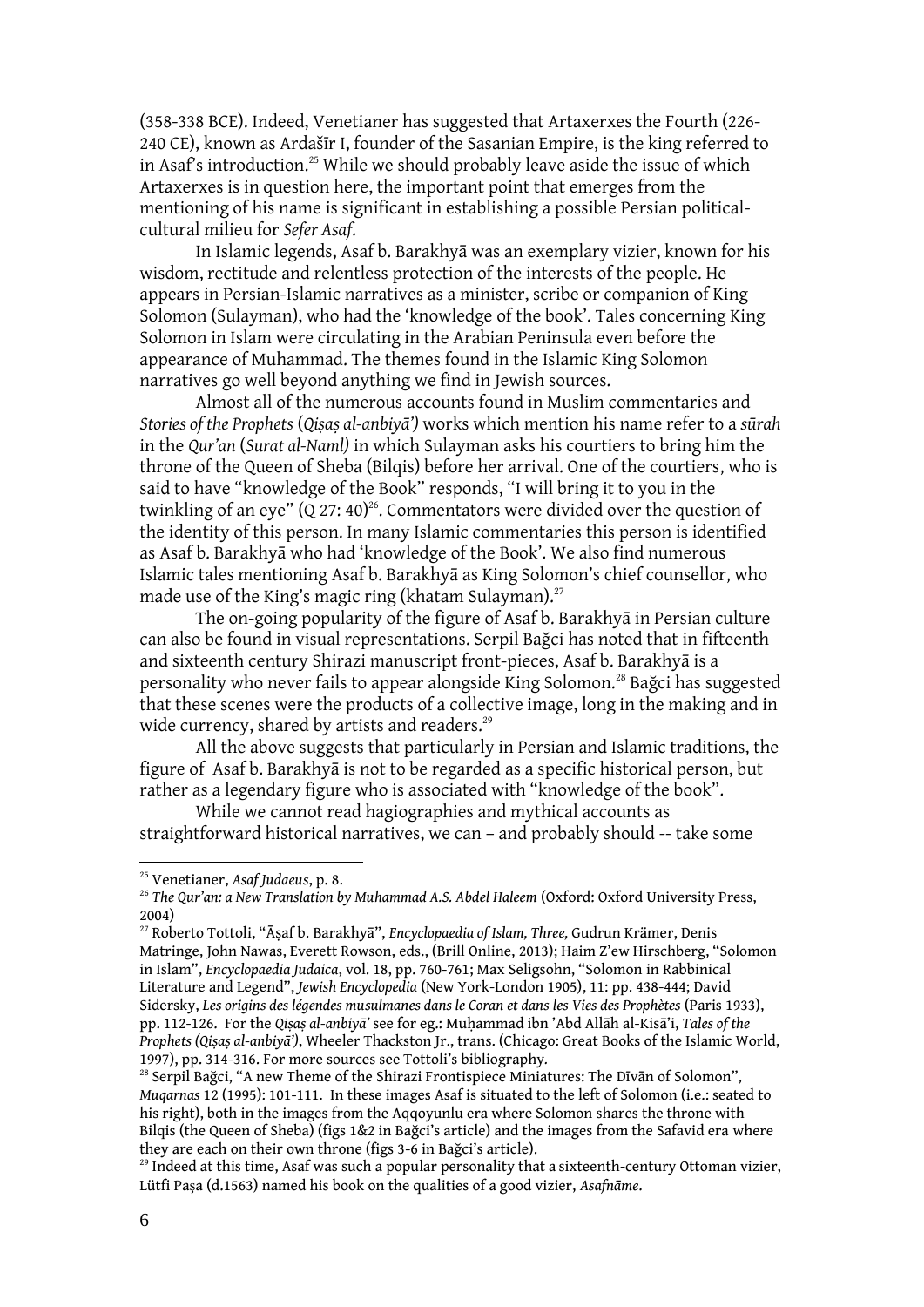cues from such texts. They often serve as pointers to identify strata otherwise forgotten or else rewritten by later historical accounts.<sup>30</sup> The study of hagiographies and transmission lines teaches us the importance of observing points of transition, which could be from legendary or chronologically remote to a more historically concrete time. I suggest that the transition here to the reign of Artaxšaçā is significant. When corroborated with other types of data, two of which I discuss below, hagiographies and mythical accounts may have their historical value too.

# **PERSIAN MONTHS**

Highly significant, but hitherto ignored, are the references to the Persian Months in *Sefer Asaf*. This part appears in the three main manuscripts mentioned above – Munich 231, Oxford Bod 2138 and Florence Laurentiana Plut 88.37, but is illegible in the Oxford one. The following is based on the Munich manuscript with some comparisons with the Florence manuscript. In the section dealing with seasonal behaviour, we find the following:

> ואלמדך לדעת את מבואות התקופות  $^{\rm 31}$ לתוצאותיהם לזמניהם למיני מחלקותיהם כי הגוף נכון על ארבעת יסודותיו לפי ארבעת תקופות השנה המנהגות את השנה ולפי ארבעת הרוחות המנהגות בכל העולם והראשון לימי השנה ולחדשים ולמועדים ולתקופות הוא חדש ניסן מנהגו מזל טלה ראש המזלות<sup>32</sup> והוא נקרא בלשון פרס בהמין מה הוא תחילת<sup>33</sup> האביב ותחילת התקופות היא תקופת ניסן... (Munich fol. 9v) .... ואלה שמות החדשים בלשון פרס אדור מה<sup>34</sup> - דיימה בהמיןמה<sup>35</sup> <sub>ב</sub>אספנדיר -מידמה פרורדון מה ֻארדבה ישתֻמֲה<sup>36</sup> כורדאד מה<sup>37</sup> תירמה מורדאדמה<sup>38</sup> שהרירמה<sup>39</sup> בהמיזמה אבאןמה אלה שמותם בלשון חכמי פרס והם אמרו<sup>40</sup> בזמן שיתחילו הניצנים להראות בארץ ויבוא השמש במזל טלה הוא ירח ניסן הנק הנקרא בלשון פרס בהמיןמה<sup>41</sup> במועד הזה<sup>42</sup> יחלו הרופאים<br>להשקות כל מיני תרופות לכבס המיעים<sup>43</sup> למען יינפש וינוח<sup>44</sup> הגוף

<sup>1</sup> <sup>30</sup> See my "Revisiting 'Galen in Tibet'", *Medical History* 56:3 (July 2012): 355-365.

 $31$  This is more or less where Ox 2138 begins, although this first folio is extremely damaged and hard to read.

<sup>32</sup> Fl ms.: המזרות

 $^{33}$  תחלית in the Munich ms.

 $^{34}\,$  ארוד מה in the Munich ms.

 $^{\rm 35}$  בהמיומה in the Munich ms.

 $^{\rm 36}$  ישתמה in the Munich ms.

 $^{37}$  <br/>ch rre $\,$ Munich ms.

 $^\mathrm{38}$ מורדארמה in the Munich ms.

 $^{\rm 39}$ שהדירמה in the Munich ms.

<sup>&</sup>lt;sup>40</sup> This is the first legible word of Ox 2138 fol. 1v. The names of the Persian months appear in Ox 2138, but they are hardly legible.

 $^{41}$ בהמין מה in the Munich ms.; in Ox 2138: בהמיומה

<sup>42</sup> Ox:2138 **בעת הזאת** 

 $0x$  2138 omits לכבס המיעים

יניח 2138: Ox <sup>44</sup>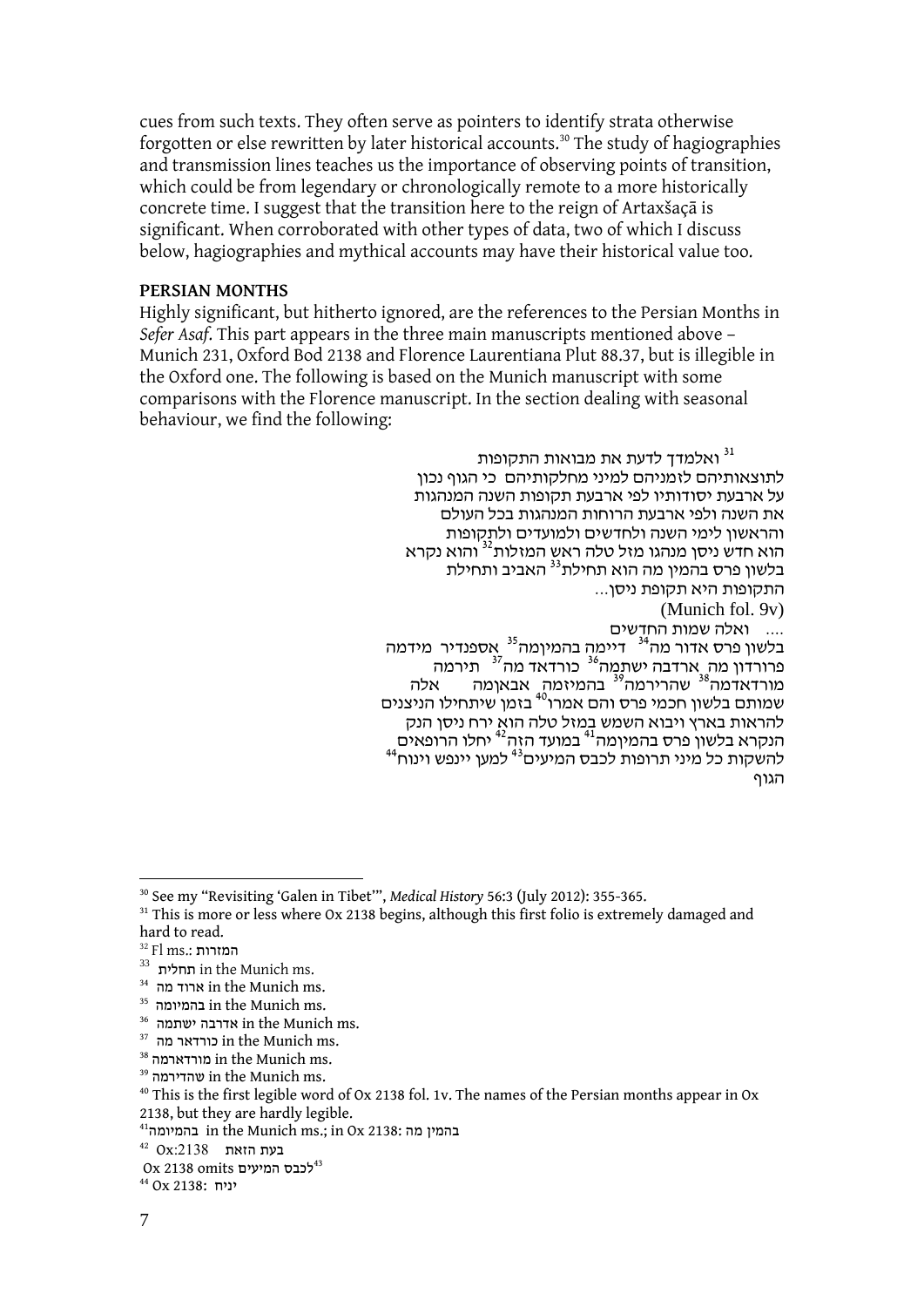And I shall teach you to know the influence of the seasons and their outcomes [according to] their time and their divisions since the body is founded on its four constituents according to the four seasons of the year which rule the year and according to the four winds which rule the entire world.

And the first of the days of the year and the months and the fixed times and the seasons is the month of Nisan. It is ruled by Aries, the first sign of the zodiac and in the language of Persia it is called Bahmen mah – the beginning of spring and the beginning of the seasons - this is the period of Nisan….

(fol. 9v)…. And these are the names of the months in the language of Persia: Adurmah,<sup>45</sup> Daymah, Bahmenmah, Asfandir midmah,<sup>46</sup> Farwardun mah, Ordbh yshtmah,<sup>47</sup> Khurdād<sup>48</sup> mah, Tīrmah, Murdādmah,<sup>49</sup> Shahrīrmah,<sup>50</sup> Bhamīzmah, Abānmah.

These are their names in the language of the sages of Persia and they said [that] in the time that the blossoms begin to appear in the land, and [when] the sun is in Aries, the month of Nisan which is called in the language of Persia Bahmenmah – in this time doctors would begin to prescribe all kinds of medicine to cleanse the intestines so as to let the body rest and restore itself.<sup>51</sup>

In my attempts to make sense of this section, I consulted François de Blois, a world leading authority on ancient Persian calendars,<sup>52</sup> and a member of the ancient calendars research group at UCL, led by Prof. Sacha Stern.<sup>53</sup> Judging by the forms of the months, de Blois has made a number of very interesting observations. Firstly, de Blois observed that the form of the months' names is post-Sasanian Middle Persian. The first on this list, for example, Ādur ma – is closer to Middle Persian than the New Persian variation of the name of this month: Adar. Shahrīrmah (שהרירמה), on the other hand, is closer to the New Persian form Shahrīr māh rather than the Middle-Persian form: Sharīwar māh. In all, however, de Blois is of the opinion that these forms derive from the late Umayyad or early 'Abbāsid period.

| Hebrew form in Asaf<br>Munich 231 | Hebrew form in Asaf<br>Florence Laurentiana Plut.<br>88.37 (fol. 4v) | Persian name |
|-----------------------------------|----------------------------------------------------------------------|--------------|
| אדורמה <sup>54</sup>              | אדור מה                                                              | Ādur māh     |
| דיימה                             | דיי מה                                                               | Day māh      |
| בהמיומה <sup>יי</sup>             | בהמין מה                                                             | Bahman māh   |

Table 1: Persian Months in *Sefer Asaf*

<sup>45</sup> Arudma in the Munich ms. Here and in a number of cases below, the *dalet* and *resh* have been exchanged due to what seem to be scribal errors.

<sup>46</sup> Mirma in the Munich ms.

<sup>47</sup> Odrbheshma in the Munich ms.

<sup>48</sup> Khurdar in the Munich ms.

<sup>49</sup> Murdārma in the Munich ms.

<sup>50</sup> Shahdirma in the Munich ms.

<sup>51</sup> Munich heb 231, fol. 9r & 9v; Florence Plut. 88.37 fol. 4r-4v

<sup>52</sup> See for example François de Blois, "The Persian Calendar", *Iran* 34 (1996): 39-54.

<sup>53</sup> See: [http://www.ucl.ac.uk/hebrew-jewish/research/research-pro/calendars-antiquity-middle](http://www.ucl.ac.uk/hebrew-jewish/research/research-pro/calendars-antiquity-middle-ages)[ages](http://www.ucl.ac.uk/hebrew-jewish/research/research-pro/calendars-antiquity-middle-ages) (last accessed: 03/03/15)

 $\mathbb{\bar{F}}$  ארודמה in the ms.

 $^{55}$ בהמיומה in the ms.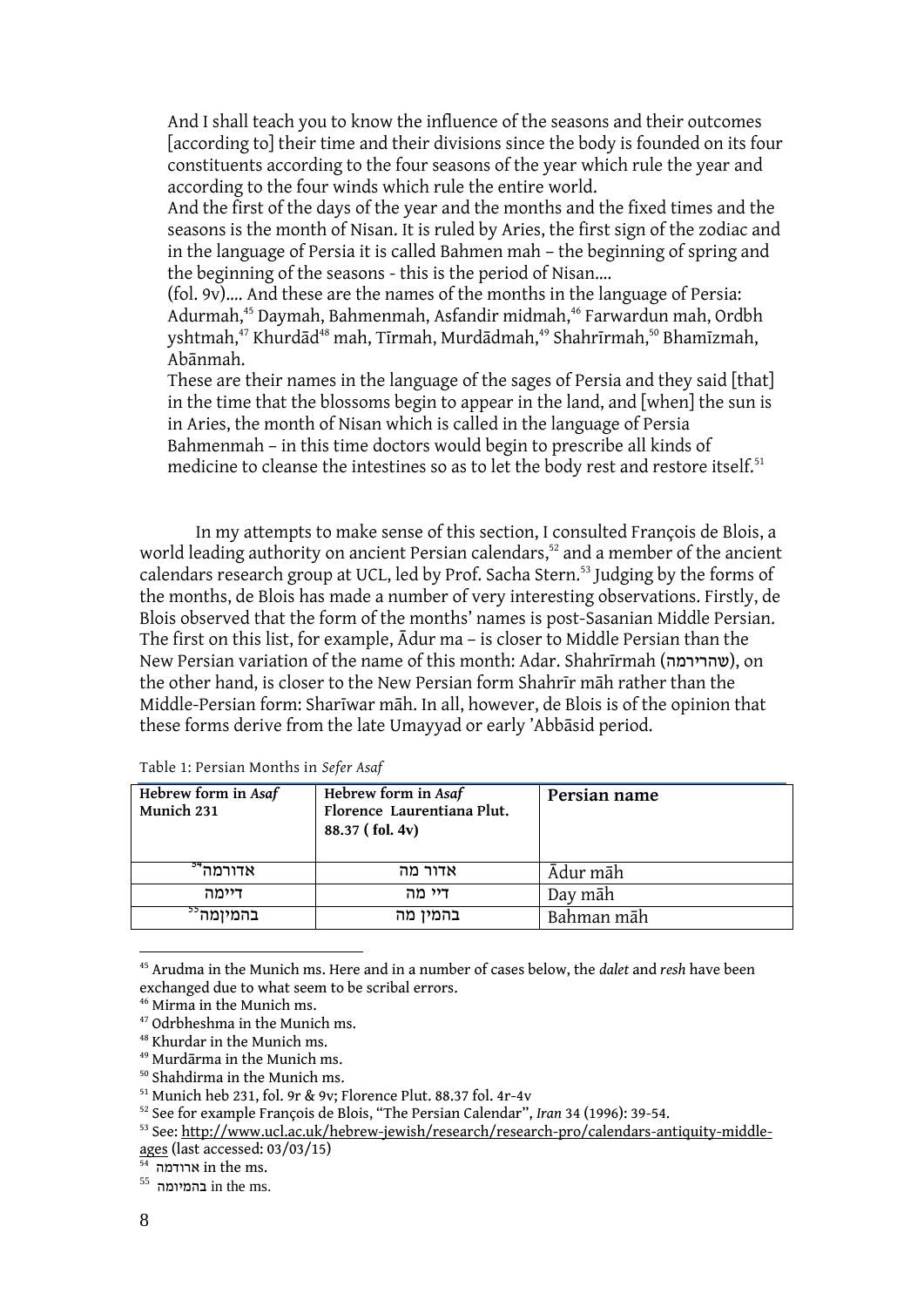| אספנדיר מידמה             | אספנדירמוד מה | Isfandārmud māh (or:         |
|---------------------------|---------------|------------------------------|
|                           |               | Espandarmed māh)             |
| פרורדון מה                | פרורדין מה    | Farwardin māh <sup>56</sup>  |
| ארדבה ישתמה <sup>57</sup> | אדרבה ישת מה  | Urdībehesht māh              |
| כורדאד מה <sup>38</sup>   | כורדד מה      | Khurdād māh                  |
| תירמה                     | תור מה        | Tīr māh                      |
| מורדאדמה <sup>77</sup>    | מורדדא מה     | Murdād māh                   |
| שהרירמה                   | שהריר מה      | Sharī(wa)r māh (or: Šahrewar |
|                           |               | māh)                         |
| בהמיזמה $^{60}$           | בהמין מה      | Mihr māh (Bih-Mīr māh?)      |
| אבאןמה                    | אבאן מה       | Ābān māh                     |

Another question which the above quote raises is the usage of these months' names. The mention of the months here has a concrete practical use. The overall context in which the quote appears concerns regimen: when to eat what, and how to act or not act in each season. This contrasts with other Hebrew mentions of the Persian months, where their mentions seem to be more of a scholarly enterprise focused on the study of calendars.<sup>61</sup>

An important question which this section raises therefore is the provenance of the usage of this calendar. According to de Blois, the westernmost location where this calendar would have been used is the area of modern-day Iraq.

Lastly, and apparently, most importantly, this section of the months revealed something even more intriguing. The last part of the above quote equates the month of Nisan with that of Bahman: "…and they said [that] in the time that the blossoms begin to appear in the land, and the sun is in Aries, the month of Nisan which is called in the language of Persia Bahmenmah …"

De Blois pointed out that the instances when the Persian month of Bahman occurs at the same time as the Hebrew month of Nisan are quite rare.<sup>62</sup> Thanks to *KAIROS*, a new computer software of ancient calendars, it is possible to calculate when such an occurrence would have been possible. The calculation conducted by de Blois provided the following result: Bahman and Nisan correlated in the mideight century. It would take more than twelve hundred years before they would correlate again.

These two pieces of information: the months' correlation of the eighth century and a westernmost geographical location of modern-day Iraq, where this calendar would have been in use, provide an important contribution to the Persian hypothesis with regards to the origin of *Sefer Asaf*.

As noted above, the section in question appears in the three most complete manuscripts, namely Munich 231, Ox Bod 2138 and Florence Laurentiana Plut. 88.37. The first folio of Ox Bod 2138 is extremely damaged and hard to read, but enough is legible to see that the section discussed above is where more or less Ox Bod 2138

<sup>56</sup> Persian listings of the months usually begin with this month.

<sup>57</sup> ישתמה אדרבה in the ms.

 $^{\rm 58}$  <br/> crrrs. כורדאר in the ms.

 $^{\rm 59}$  <br/>in the ms.

<sup>60</sup> The form בהמיזמה is oddly different from Mihr ma.

<sup>&</sup>lt;sup>61</sup> See for example Ilana Wartenberg, "The Zoroastrian Persian Calendar in a Medieval Hebrew Treatise on the Jewish Calendar by Abraham bar Ḥiyya," *Tarikh-e Elm: Iranian Journal for the History of Science* 12 (2013): 31-53.

<sup>&</sup>lt;sup>62</sup> De Blois, personal communication.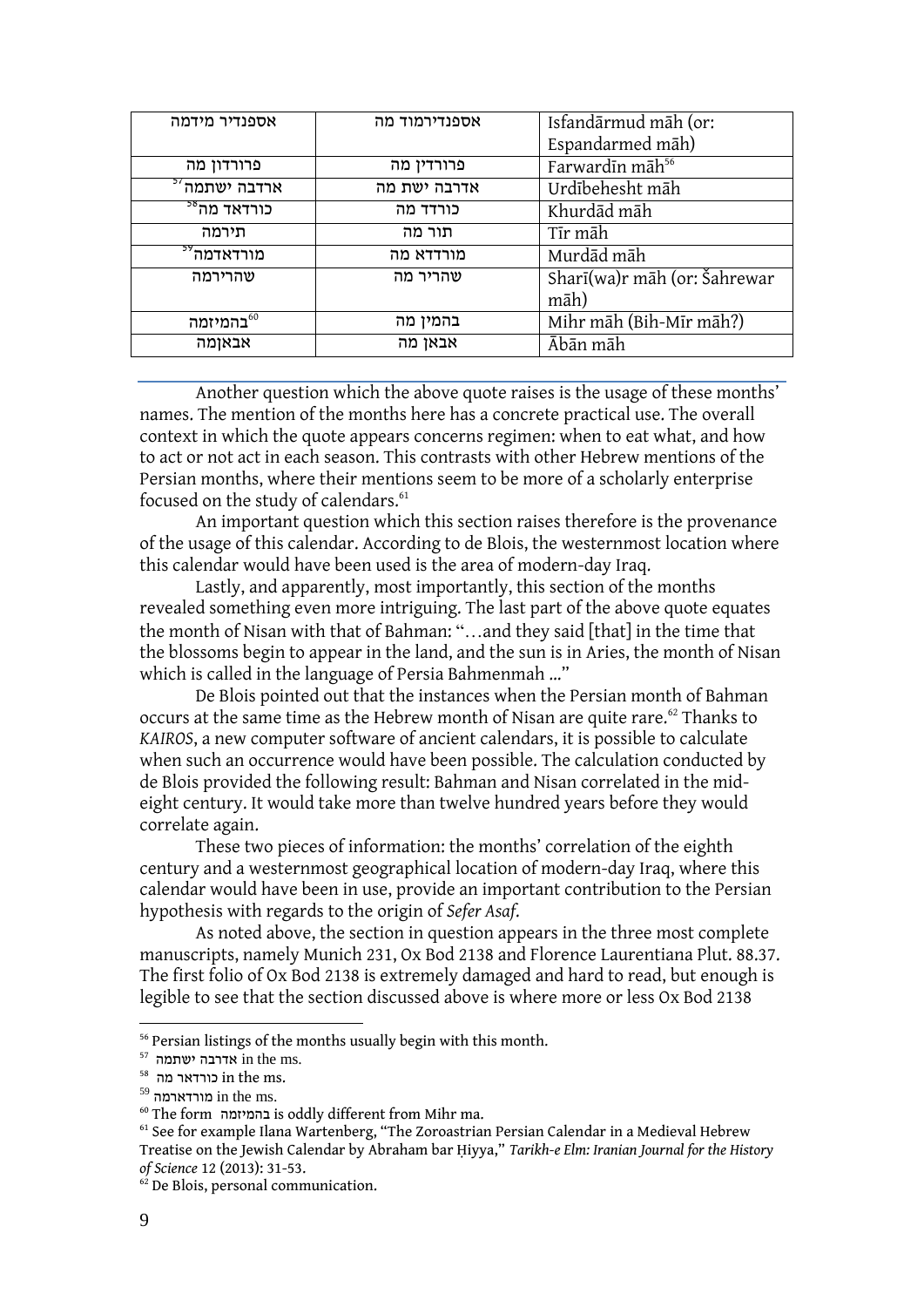begins. Its integration within the text, dealing with a topic that is then further developed in the text – namely, seasonal regimen, suggests that the inclusion of this part in the text is significant.

# **INDO-IRANIAN TRACES**

The Persian hypothesis also provides a very good explanation for some of the text's other features which have been puzzling scholars for a very long time. The Persian connection would explain *Sefer Asaf'*s numerous intriguing references to India, both explicit and implicit.

The references to India appear in the introduction to *Sefer Asaf* as well as in the discussion of various *materia medica*. Elinor Lieber had suggested that the overall structure of the text is based on an Indian or even a Tibetan model.<sup>63</sup> This hypothesis is an important and interesting one, though one which requires further research. It is, however, time to finally reject the Tibetan hypothesis: we now know that the *Gyushi* (T: *rgyud bzhi*), the *locus classicus* of Tibetan medicine, dates from the twelfth century, and not from the eighth century as some had suggested in the past, and on which Lieber's argument is based.<sup>64</sup> But while we lay to rest the Tibetan connection, there remains the task of explaining *Sefer Asaf'*s features which show its affinity with Indic medical knowledge.

### **INDIA AS A SOURCE OF MEDICAL KNOWLEDGE**

India appears in *Sefer Asaf* as a source of superior medical knowledge and as a place where wondrous *materia medica* grows. Beyond the mentions quoted above from the Introduction of the text, we also find references to India in the section on *materia medica*. 65

India as a source of knowledge is a well-known topos in a variety of cultural contexts.<sup>66</sup> The notion of India as a source of knowledge appears already in the text by Palladius, the fifth century Bishop of Helenopolis, titled *On the Peoples of India and the Brahmins*. The text by Palladius is interpolated in some of the versions of the *Alexander Romance*. A version of the *Alexander Romance* was interpolated in the *Sefer Yosippon*, completed in southern Italy or Sicily around the end of the ninth/ beginning of the tenth century.<sup>67</sup> The *Alexander Romance* (as interpolated in some of

<sup>63</sup> Lieber, "Asaf's 'Book of Medicines'".

<sup>64</sup> For a new and important study of the origins of the *Gyushi* see Yang Ga, "The Origins of the *Four Tantras* and an Account of Its Author, Yuthog Yonten Gonpo*",* in *Bodies in Balance: The Art of Tibetan Medicine*, ed. Theresia Hofer (New York: Rubin Museum of Art and Washington University Press, 2014), pp.154-177. For a summary of the main debates over the dating of the text, see Ronit Yoeli-Tlalim, "Yuthog Yonten (the younger)," in W.F. Bynum and H. Bynum, eds., *Dictionary of Medical Biography,* (Westport, CN & London: Greenwood Press, 2007), Vol. 5, pp. 1342-1344.

<sup>65</sup> I discussed these in my paper "References to India in Asaf's *Book of Medicine", Ninth Congress of the European Association for Jewish Studies*, Ravenna, 25-29 July 2010. The analysis presented there is due to appear in a forthcoming article.

<sup>66</sup> See Abraham Melamed, *The Myth of the Jewish Origins of Science and Philosophy* (Jerusalem: Magnes Press, 2010) (Heb.). On Jewish variations of this topos see: Richard Marks, "Hindus in Medieval Jewish Literature," in Nathan Katz et al., eds., *Indo-Judaic Studies in the Twenty-First Century*, (Palgrave 2007), pp. 57-73; Abraham Melamed, "The Image of India in Medieval Jewish Culture: Between Adoration and Rejection", *Jewish History*, 20:3/4 (2006): 299-314.

<sup>67</sup> David Flusser dated *Sefer Yosippon* to 953 CE, but as Dönitz has pointed out, this dating has been questioned several times. An earlier dating – at the end of the ninth or beginning of the tenth century is generally agreed. See Saskia Dönitz, "Historiography among Byzantine Jews: The Case of *Sefer Yosippon*,*"* in Robert Bonfil et al. eds., *Jews in Byzantium: Dialectics of Minority and Majority*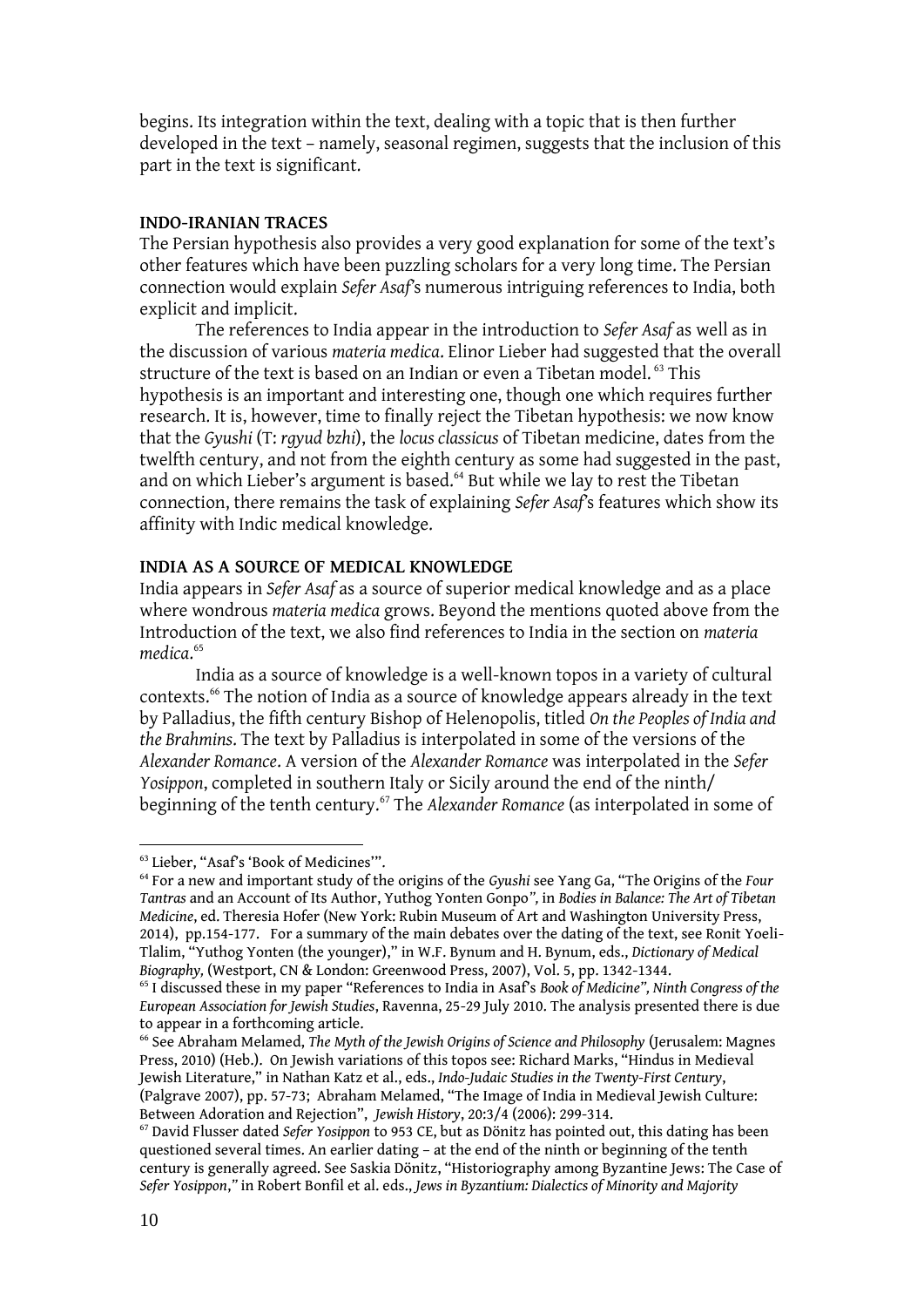the versions of the *Sefer Yosippon*) includes the well-known dialogue between Alexander the Great and the sages of India.<sup>68</sup>

In this episode the Indian sages are described as "very wise" and "having books".<sup>69</sup> Some of the wisdom associated with the Indian sages in the *Alexander Romance* is the knowledge of wondrous drugs. It might be noted here that there is a version of this episode which is mentioned in the *Babylonian Talmud*, tractate Tamid. In this version, the sages with whom Alexander has a similar dialogue are identified as the "sages of the south" (חכמי הנגב).<sup>70</sup>

The specific way in which India is identified as a source of knowledge in the introduction of *Sefer Asaf*, however, is most reminiscent of Sasanian texts on the origins and transmission of knowledge as studied by Dimitri Gutas and Kevin van Bladel.<sup>71</sup> One such important text is the account on the history of the sciences by Abū Sahl ibn Nawbakht (fl. Ca 770-809), which has recently been studied by van Bladel. As van Bladel has shown, Abū Sahl ibn Nawbakht's account of the history of the sciences, the earliest extant history of science in Arabic, is based on pre-Islamic Persian sources. This account preserves a claim that the peoples of Indian, Babylonia and Egypt already possessed scientific knowledge in a pre-historic era, a claim similar to that found in the introduction to *Sefer Asaf*. Indeed, the entire overall structure of Abū Sahl's account is very similar to that of Asaf, and contains the following parallels: a pre-historic flourishing of knowledge; the Macedonians coming and finding ancient knowledge; the disappearance of knowledge due to moral decline, followed by a revival of knowledge at the time of the Sasanian empire which involves collecting knowledge from Babylonian, Syriac, Greek and Indian sources.<sup>72</sup> A view of the Persian sciences- and medicine among them- during the Sasanian Empire as integrating knowledge from India and Byzantium, also appears in the fourth book of the *Dēnkard*, a tenth-century Pahlavi summary of knowledge of the Mazdean religion.

This famous passage has been studied and translated many times:

 $^{68}$  Luitpold Wallach, "Alexander the Great and the Indian Gymnosophists in Jewish Tradition," *Proceedings of the American Academy for Jewish Research* 11 (1941): 48-52; Steven Bowman, "Alexander and the Mysteries of India," *Journal of Indo-Judaic Studies* 2 (1999): 71-111. On Megastenes' theory of the connection between the wisdom of the Jews and the wisdom of the Indians as reported by Clemens of Alexandria, see Abraham Melamed, *Jewish Origins* (Heb.), p. 61.

<sup>69</sup> David Flusser, *The Josippon [Josephus Gorionides], edited with Introduction, Commentary and Notes*  (Jerusalem: Bialik Institute, 1978-1980) (2 Vols) (Heb.), vol. 1, p. 474.

<sup>70</sup> *Babylonian Talmud*, Seder *Kodashim*, Tractate *Tamid* 31b-32b.

*Cultures*, (Leiden: Brill, 2012), pp. 951-968; and Saskia Dönitz, *Überlieferung und Rezeption des Sefer Yosippon* (Tübingen: Mohr Siebeck 2013).

See also: Eli Yassif, "Hebrew Traditions about Alexander the Great: Narrative Models and their Meaning in the Middle Ages," *Tarbiz* 75 (2006): 359-407 (Heb.); Saskia Dönitz, "Alexander the Great in Medieval Hebrew Traditions," in *A Companion to Alexander Literature in the Middle Ages*, ed. Z. David Zuwiyya (Leiden: Brill, 2011), pp. 21-39. For editions see: Wout Jac van Bekkum, *A Hebrew Alexander Romance according to MS London Jews' College no. 145* (Louvain: Peeters Press, 1992); Wout Jac van Bekkum, *A Hebrew Alexander Romance according to MS Héb. 671.5 Paris, Bibliothèque nationale*  (Groningen: Styx Publications, 1994).

<sup>71</sup> Dimitri Gutas, *Greek Thought, Arabic Culture: The Graeco-Arabic Translation Movement in Baghdad and Early 'Abbāsid Society (2nd -4 th/8th -10th centuries)* (Routledge: London and New York, 1998), pp. 34-40; Kevin van Bladel, "The Arabic History of Science of Abū Sahl ibn Nawbaht (fl. Ca 770-809) and Its Middle Persian Sources," in Felicitas Opwis and David Reisman, eds., *Islamic Philosophy, Science, Culture, and Religion: Studies in Honor of Dimitri Gutas,* (Leiden & Boston: Brill, 2012), pp. 41- 62. <sup>72</sup> Van Bladel, "Arabic History". See also Kevin van Bladel, "The Bactrian Background of the Barmakids," in Anna Akasoy, Charles Burnett and Ronit Yoeli-Tlalim, eds., *Islam and Tibet: Interactions along the Musk Routes*, (Farnham: Ashgate, 2011), pp. 43-88.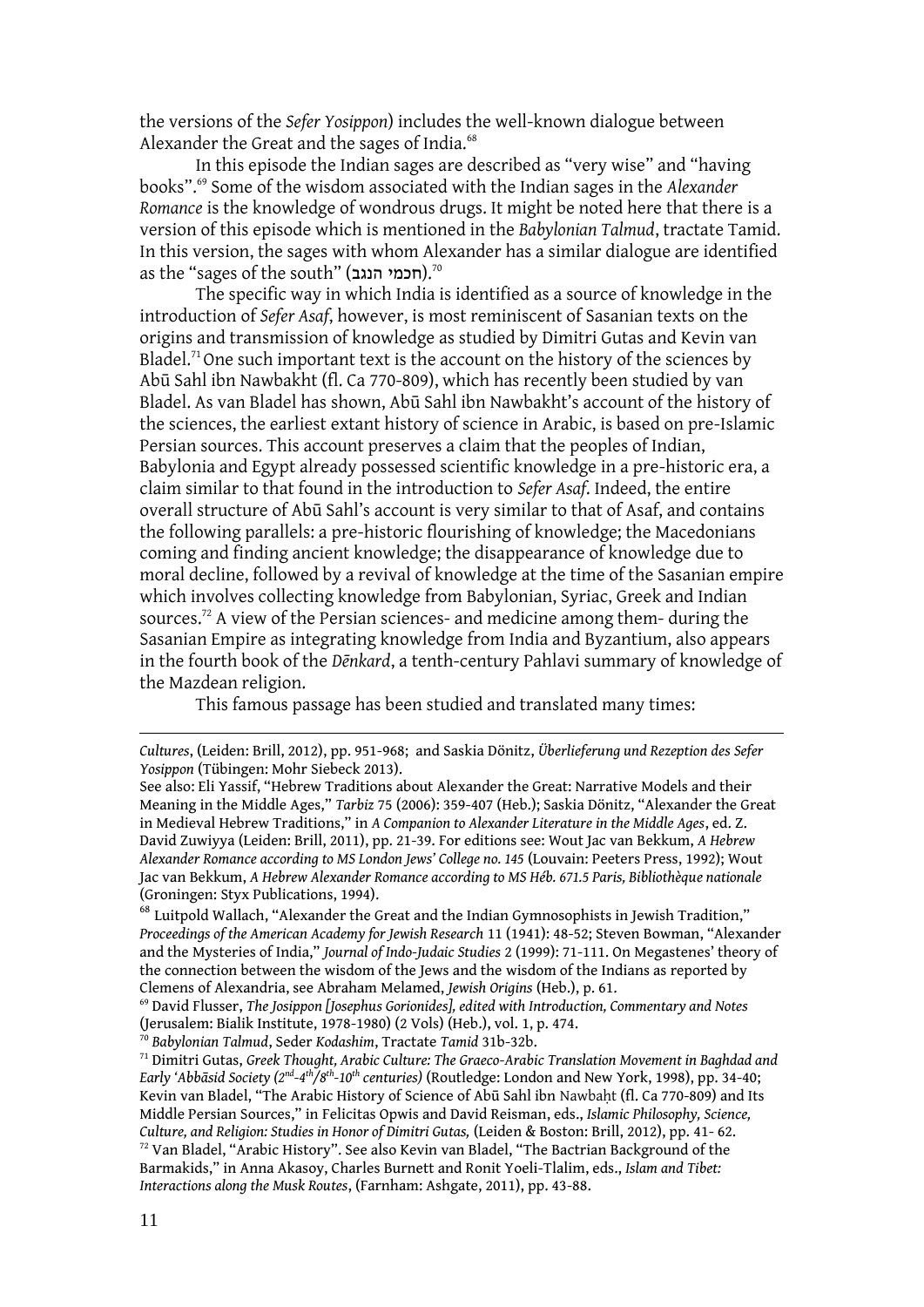The King of Kings Shābūr son of Ardašīr, collected again the writings deriving from the religion concerning medicine, astronomy, movement, time, space, substance, accident, becoming, decay, transformation, logic, and other crafts and skills, which were dispersed among the Indians and the Greeks and other lands, and caused them to fit the Avesta.<sup>73</sup>

The Sasanian imperial ideology, which is at the heart of these texts, an ideology promoting its self-view as one of hoary antiquity and matchless civilization, as described by Gutas, has been given a Jewish twist in *Sefer Asaf*. Just as in Gutas' analysis the Sasanian Zoroastrian imperial ideology promoted a "culture of translation," presenting all knowledge as deriving from the Avesta, so also *Sefer Asaf*'s narrative describes medical knowledge as given to Shem, then finding its way to the sages of India, before ultimately being returned to humanity under the auspices of a Persian king -- an intriguing Jewish variation on the narratives of the the *Dēnkard* and Abū Sahl's account. The Asaf narrative, just like the *Dēnkard* and Abū Sahl's account, is promoting a culture of translation, presenting translation as a cultural good. The role of the Persian king as collating and harmonizing foreign knowledge which is a key feature both in the *Dēnkard* and Abū Sahl's account, is also clearly present in the *Sefer Asaf* account.<sup>74</sup>

### **TREES OF LIFE AND TREES OF MEDICINE**

*Sefer Asaf's reference to the "trees of medicine and trees of the tree of life"* (עצי המרפא ועצי עץ החיים ), which are to be found "beyond India" allude to an important motif commonly found in Indo-Iranian traditions.<sup>75</sup> This Iranian concept of a huge tree which is the source of renewal for all plants upon the earth has been studied by Mary Boyce.<sup>76</sup> As Boyce points out, in Yašt 12.17<sup>77</sup> this tree is called the Tree of All Remedies, since it bears the seeds of all healing herbs. In Pahlavi sources it is given various names: The Tree of All Seeds; The Tree of All Healing; or The Tree Opposing Harm. The other great tree of Iranian mythology, the Gōkarn (or Gōkart), is described as being surrounded by healing plants. The Pahlavi sources explain that this tree is the "White Hōm", the "chief of plants", which gives long life to whoever

<sup>73</sup> *Dēnkard*, Book 4, translated in: Shaul Shaked, *Dualism in Transformation: Varieties of Religion in Sasanian Iran* (London: School of Oriental and African Studies, 1994), pp. 100-101. See also p. 103, note 37 for further bibliographical references on this passage. For a detailed study see: Mansour Shaki, "The Dēnkard Account of the Zoroastrian Scriptures", *Archív Orientalni* 49 (1981): 114-125. Shaki also mentions astronomy as another example of non-religious knowledge discussed in the *Dēnkard* which is presented as a collation of Indian, Greek and Persian knowledge (at p. 123). See also: Alberto Cantera, *Studien zur Pahlavi-Ǖbersetzung des Avesta* (Wiesbaden: Harrassowitz, 2004), pp. 106-113. For some of the other translations see: H.W. Bailey, *Zoroastrian Problems in the Ninth-Century Books: Ratanbai Katrak Lectures* (Oxford: Oxford University Press, 1943), p. 81; Shai Secunda, *The Iranian Talmud: Reading the Bavli in its Sasanian Context* (Philadelphia: University of Pennsylvania Press, 2014), p. 60; Jason Sion Mokhtarian, *Rabbis, Sorcerers, Kings, and Priests: The Culture of the Talmud in Ancient Iran* (Oakland: University of California Press, 2015), p. 86. <sup>74</sup> For the role of Ardašīr in these narratives, see Van Bladel, "Arabic History".

<sup>75</sup> Ronald E. Emmerick, "Indo-Iranian Concepts of Disease and Cure," *Journal of the European Āyurvedic Society* 3 (1993): 72 -93.

<sup>76</sup> Mary Boyce, *A History of Zoroastrianism* (Leiden: Brill, 1996), Vol. I, pp. 137-138. Boyce refers to Friedrich Windischmann, *Zoroastrische Studien* (Berlin, 1863), 165 ff.

 $77$  The Yašts are a group of 21 hymns which form an important part of the Zoroastrian sacred texts collected in the Avesta. See Almut Hintze, "YAŠTS," *Encyclopædia Iranica*, online edition, 2014, available at http://www.iranicaonline.org/articles/yashts (accessed on July 1, 2015).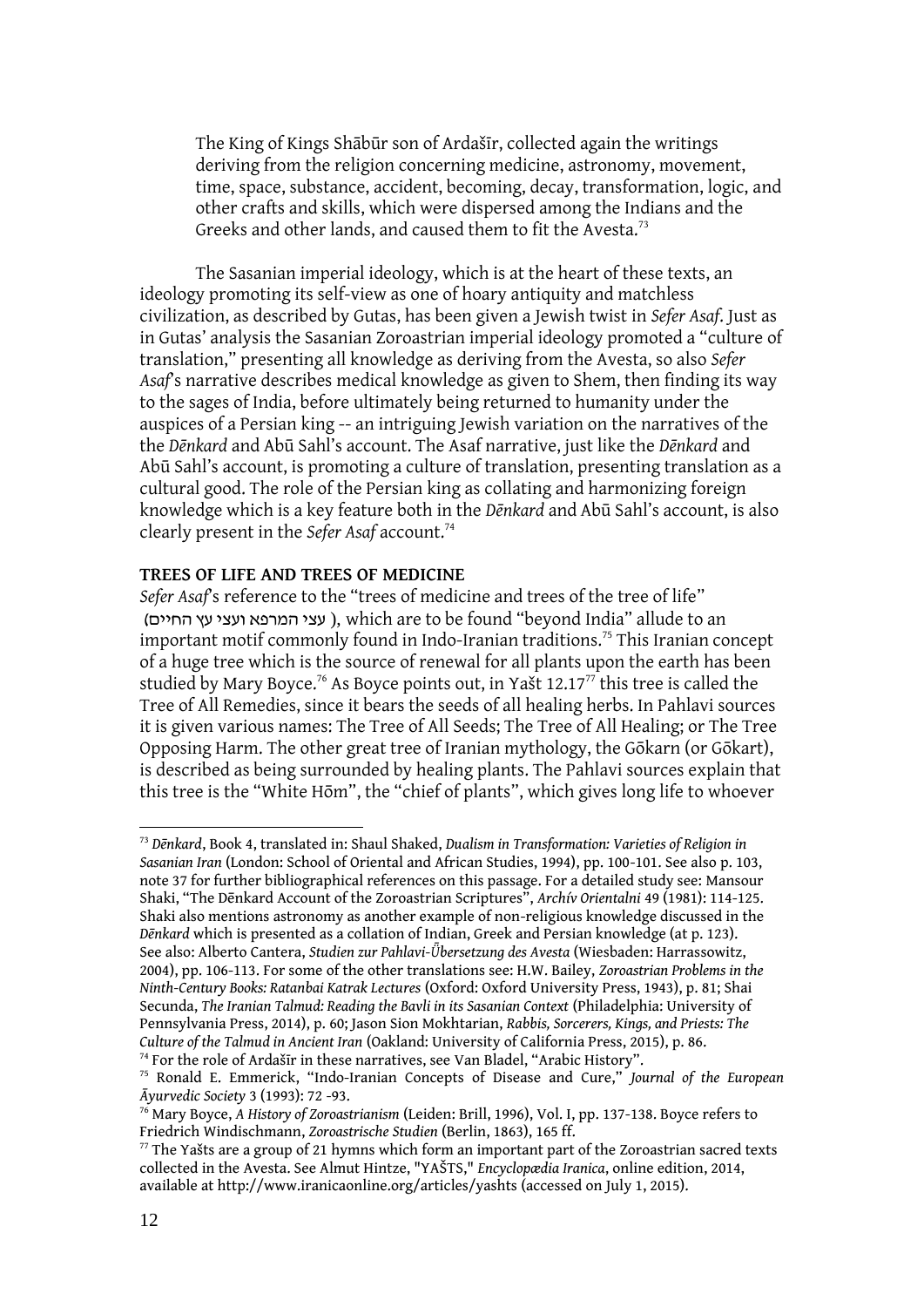eats from it, as well as bringing about the immortality of bodies after resurrection. Boyce has pointed out that there seems to be some confusion in Persian mythology between this Tree of Life and the Tree of All Seeds, since they grow close together and are both associated with healing plants.

The same concepts also appear in India.<sup>78</sup> Indeed Boyce suggested that these tree myths derive from an old Indo-Iranian concept. The common Indian tree myth talks about a huge tree, Jambū, which was associated with *soma*, the sacrificial drink, as well as healing herbs and immortality.<sup>79</sup> In both the Avestan and Vedic civilisations we have a tree of life, placed at the centre of the world, either on firm land or in the sea, on which winged divine creatures nest. The sap of this tree nourishes the plant of immortality.

#### **MEDICAL CONTENT**

Ascertaining the possible sources for the medical content of *Sefer Asaf* is clearly the most intriguing as well as the most complex aspect of the study of this text. The complexity derives from a number of reasons: firstly, as discussed above-the text considered as *Sefer Asaf* as attested in our extant manuscripts is a composite text. This in itself could explain the different positions scholars have taken regarding the origins of the text. This conclusion has also been recently reached by Tamás Visi.<sup>80</sup>

The second problem is that all three areas of medical traditions which have been raised as possible sources for the medical knowledge represented in *Sefer Asaf* namely: Syriac medicine, Byzantine medicine and Persian medicine–are fields of study with extensive lacunae. Recent innovative research in these respective fields has revealed the composite nature of these medical traditions, which only further complicates the question at hand.<sup>81</sup>

<sup>81</sup> For recent work on Persian medicine see Paolo Delaini, *Medicina del Corpo, Medicina dell'anima: La circolazione delle Conoscenze Medico-Filosofiche nell'Iran Sasanide* (Milano: Mimesis, 2013). For recent work on Syriac Medicine see the many publications of Grigory Kessel (a full list is available on his academia.edu page); Alexey Muraviev, "La médecine thérapeutique en syriaque (IV<sup>e</sup>-VIII<sup>e</sup> siècle)", in *Les sciences en syriaque*, ed. Émilie Villey (Paris: Geuthner, 2014), pp. 253-284; Siam Bhayro and Robert Hawley, "La Littérature botanique et pharmaceutique en langue syriaque", in *Les sciences en syriaque*, pp. 285-318. See also the work of Gerrit Reinink, such as: "Theology and Medicine in Jundishapur. Cultural Change in the Nestorian School Tradition", in Alasdair A. MacDonald, Gerrit Jan Reinink, Michael Twomey, eds., *Learned Antiquity: Scholarship and Society in the Near East, the Greco-Roman World, and the Early Medieval West,* (Leuven: Peeters, 2003), pp. 163-174; and Gerrit Reinink, "Man as Microcosm: A Syriac Didactic Poem and its Prose Background", in Annette Harder, Alasdair A. MacDonald & Gerrit Jan Reinink, eds., *Calliope's Classroom: Studies in Didactic Poetry from Antiquity to the Renaissance,* (Leuven: Peeters, 2007), pp. 123-152; Adam Becker, *Fear of God and the Beginning of Wisdom: The School of Nisbis and the Development of Scholastic Culture in Late Antique Mesopotamia* (Philadelphia: University of Pennsylvania Press, 2006).

<sup>78</sup> Odette Viennot, *Le culte de l'arbre dans l'Inde ancienne* (Paris 1954), pp. 26-32. On the Indo-Iranian link see pp. 29-30.

 $79$  This is but one meaning of the term. For an in-depth analysis of this term in the literature of classical Indian medicine, see, Dominik Wujastyk, "Agni and Soma: A Universal Classification," *Studia Asiatica* 4 & 5 (2003-2004): 347-370.

<sup>80</sup> See Tamás Visi, "The Book of Asaf and Shabatai Donolo's Hebrew Paraphrase of Hippocrates' *Aphorisms*", in *Jewish Traditions and the Transfer of Medical Knowledge: Proceedings of the Panel 'Jewish Medicine in Context(s)' at the 15th Congress of the European Association of Jewish Studies (EAJS), Paris, 20.- 25.7.2014,* ed. Lennart Lehmhaus (Wiesbaden: Harrassowitz), (forthcoming).

See also Stefanie Rudolf, "Die astraldivinatorischen Passagen des Syrischen Medizinbuches: Neu übersetzt und kommentiert", unpublished PhD dissertation, Freie Universität Berlin, 2015. The ground work for this field has been laid by the many works of Philippe Gignoux.

On the lacunae in the study of Byzantines medicine, see the research proposal of Petros Bouras-Vallianatos "Experiment and Exchange: Byzantine Pharmacology between East and West (ca. 1150-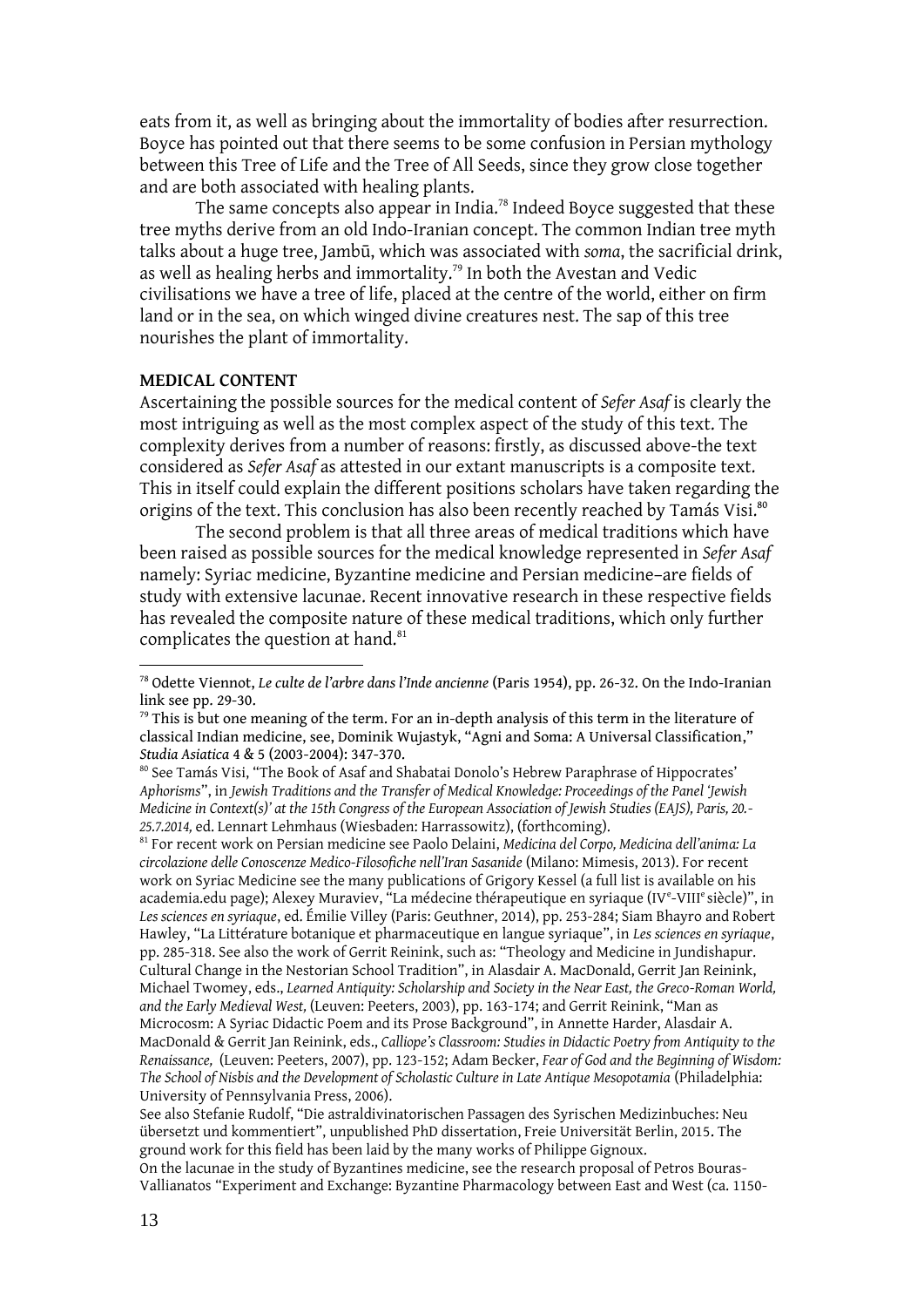While much of the scholarship on Syriac medicine has focused on its role as a transmitter of Galenic medicine and as bridge between Greek and Arabic, the significance of medical texts composed by members of the Church of the East based in Persia $82$  is increasingly coming to light. Although these texts were influenced by Greek knowledge, they also reflect significant differences.<sup>83</sup> Hence, while we acknowledge that comparing medical melanges to one another is infinitely complex it is possible at this stage to say something about the grand question of the medical content of *Sefer Asaf*.

Firstly, there are a few markers that distinguish the medical content of *Sefer Asaf* from Galenic medicine: its *pneumata* (רוחות ;(its theory of embryology; its discussion of the 248 bones; its inherent link with astrology; its reference to "red bile" (אדומה מרירה (as well as the abundance and linguistic forms of Indic *materia medica*. All of these-except for the *pneumata*- have clear parallels in Syriac medical texts deriving from the Eastern Church in Persia. *Sefer Asaf*'s *pneumata* remains an open question with three possible hypotheses: one is that we are yet to find its Syriac parallels; the second is that this is an original contribution of *Sefer Asaf*, and the third is that it reflects influence coming from elsewhere. That said, however, the elaborate discussion on soul and spirit with reference to medical aspects is prevalent in the medical and medically-related texts of the Church of the East.<sup>84</sup>

# **THE STRUCTURE OF** *SEFER ASAF* **AND A SYRIAC PARALLEL**

Having reconstructed what appears to be a *Sefer Asaf* urtext, I have found a close similarity with a Syriac medical text previously ascribed to Ahūdemmeh, bishop of the Church of the East in Nisbis in the mid sixth century. The similarity between these two texts is apparent not only with regards to the above medical content but also with regards to their overall structure.

Visi has already noted the similarity between the embryology section of this text and that of *Sefer Asaf*. <sup>85</sup> This Syriac text, edited by Chabot in 1943 and discussed by Philip Gignoux, Gerrit Reinink, Grigory Kessel and Paolo Delaini, <sup>86</sup> appears to be a composite text as well. The first part of the text is ascribed to Aḥūdemmeh

ca. 1450". As Bouras-Vallianatos has pointed out, Byzantine medical literature remains largely unexplored. See also: Petros Bouras-Vallianatos, "Case Histories in Late Byzantium: Reading the Patient in John Zacharias Aktouarios' *On Urines*", in Georgia Petridou and Chiara Thumiger, eds., *Homo Patiens- Approaches to the Patient in the Ancient World*, (Leiden: Brill, 2016), pp. 390-409, at p. 390.

 $82$  Previously referred to as 'Nestorians'. On why the term 'Nestorian' in this context should be replaced by either 'Church of the East' or 'Church of Persia', see: Peter L. Hofrichter, "Preface", *Jingjiao: The Church of the East in China and Central Asia*, ed. Roman Malek (Sankt Augustin: Monumenta Serica, 2006), pp. 11-14. For the role of the Eastern Church in transmitting medical knowledge further east, see my "Revisiting Galen".

<sup>83</sup> See discussions in Delaini, *Medicina del Corpo* (particularly pp. 7-120); Reinink, "Theology and Medicine"; Becker, *Fear of God*.

<sup>&</sup>lt;sup>84</sup> For an overview and discussion of related literature, see Henri Hugonnard-Roche, "La question de l'âme dans la tradition philosophique syriaque (VIe-IXes.)," *Studia Graeco-Arabica* 4 (2014): 17-64.  $85$  Visi, "Uroscopy". Both Visi and myself have also discussed the similarities in the sections dealing with the 248 bones of the body, although this is a more complex issue as it is also attested in the Mishnah. Ronit Yoeli-Tlalim, "Counting body parts: views from the Hebrew Book of Asaf", paper presented in *Defining Jewish Medicine* workshop, UCL, 28-29 July 2014.

<sup>&</sup>lt;sup>86</sup> Jean-Baptiste Chabot, "Notice sur deux manuscrits contenant les oeuvres du moine Isaac de Rabban Isho et du métropolitain Ahoudemmeh," *Notices et extraits des manuscrits de la Bibliothèque nationale et autres bibliothèques* 43 (1943): 43-76; Gerrit Reinink, "Man as Microcosm"; Grigory Kessel, "La position de Simon de Taibuteh dans l'éventail de la tradition mystique syriaque", in *Les mystiques syriaques*, ed. Alain Desreumaux (Paris: Geuthner, 2011), pp. 121-150; Delaini, *Medicina del Corpo*.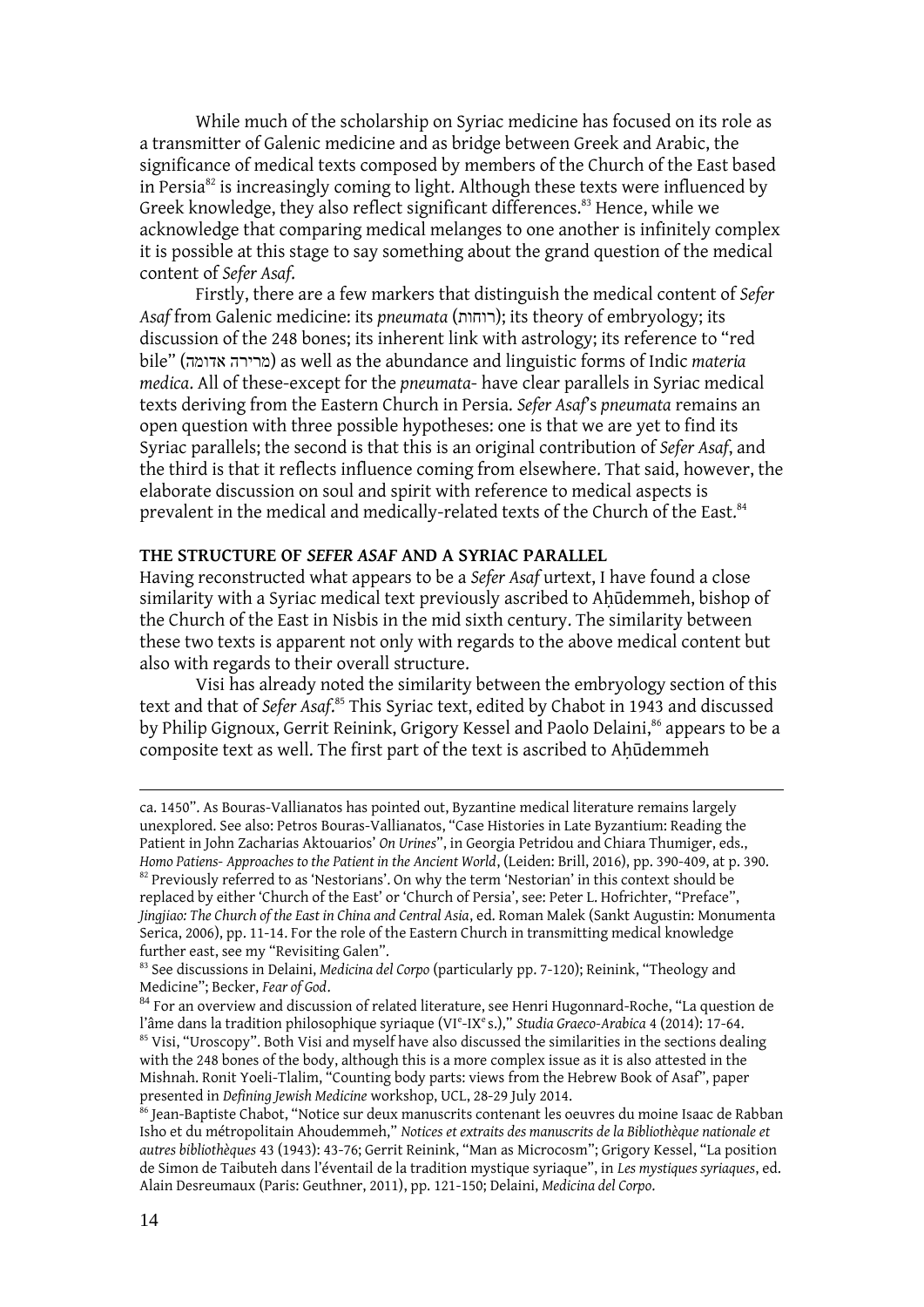Antipatro, although Delaini has suggested it is a (Pseudo) Aḥūdemmeh Antipatro.<sup>87</sup> Grigory Kessel has shown that the second part of this text is the so-called *Book of Medicine* by Simone di Taibuteh. Both texts, the Syriac and *Sefer Asaf* , begin with the same structure:

|                            | Sefer Asaf   | <b>Simone di Taibuteh and</b> |
|----------------------------|--------------|-------------------------------|
|                            | (Munich 231) | (Pseudo-) Ahūdemmeh           |
|                            |              | <b>Antipatro (Chabot's</b>    |
|                            |              | edition, reference are to     |
|                            |              | <b>Chabot's Latin</b>         |
|                            |              | translation)                  |
| A narrative on the         | $1v-2v$      | pp. 63-4                      |
| "history of medicine"      |              |                               |
| Description of the 248     | $2v-3r$      | p. 64                         |
| bones of the body          |              |                               |
| A description of the       | $3r-3v$      | pp. 64-5                      |
| "canals" of the body       |              |                               |
| The seats of blood, bile,  | 4v           | p. 65                         |
| black bile and phlegm      |              |                               |
| Embryology (four seats of  | $5v-6v$      | pp. 65-7                      |
| the semen and              |              |                               |
| characteristics of those   |              |                               |
| born as a result of those  |              |                               |
| different locations of the |              |                               |
| semen                      |              |                               |
| The role of parts of the   | 7v           | pp. 67-8                      |
| body (brain, eyes, nose,   |              |                               |
| lungs, kidneys, bladder,   |              |                               |
| intestine)                 |              |                               |

I am currently preparing a full comparison between the two texts. What can be said from the general comparison so far, it that the texts are not identical, but the similarities are substantial indeed.

# **CONCLUSION**

The form and usage of the Persian months as they appear in *Sefer Asaf* point to Persian influence – whether direct or indirect. The hypothesis of Persian influence is further corroborated by other Persian input: the figure of Asaf himself, the similarity with other Persian or Persian-influenced accounts on the origins of the sciences; the appearance of the Indo-Iranian motif of the trees of medicine; and the central importance given to Indic medical knowledge. The Persian influence hypothesis can also explain the numerous references to the "sages of Persia," to Persian plant names, and indeed to entire Persian recipes.

Another question which the hypothesis of Persian influence could explain is the influence of apocryphal literature on the composition of the introduction of *Sefer Asaf*. The close similarities between the introduction of the *Sefer Asaf* and the *Book of* 

<sup>1</sup> <sup>87</sup> Pages 53-61 in Chabot's edition; 63-70 in his Latin translation.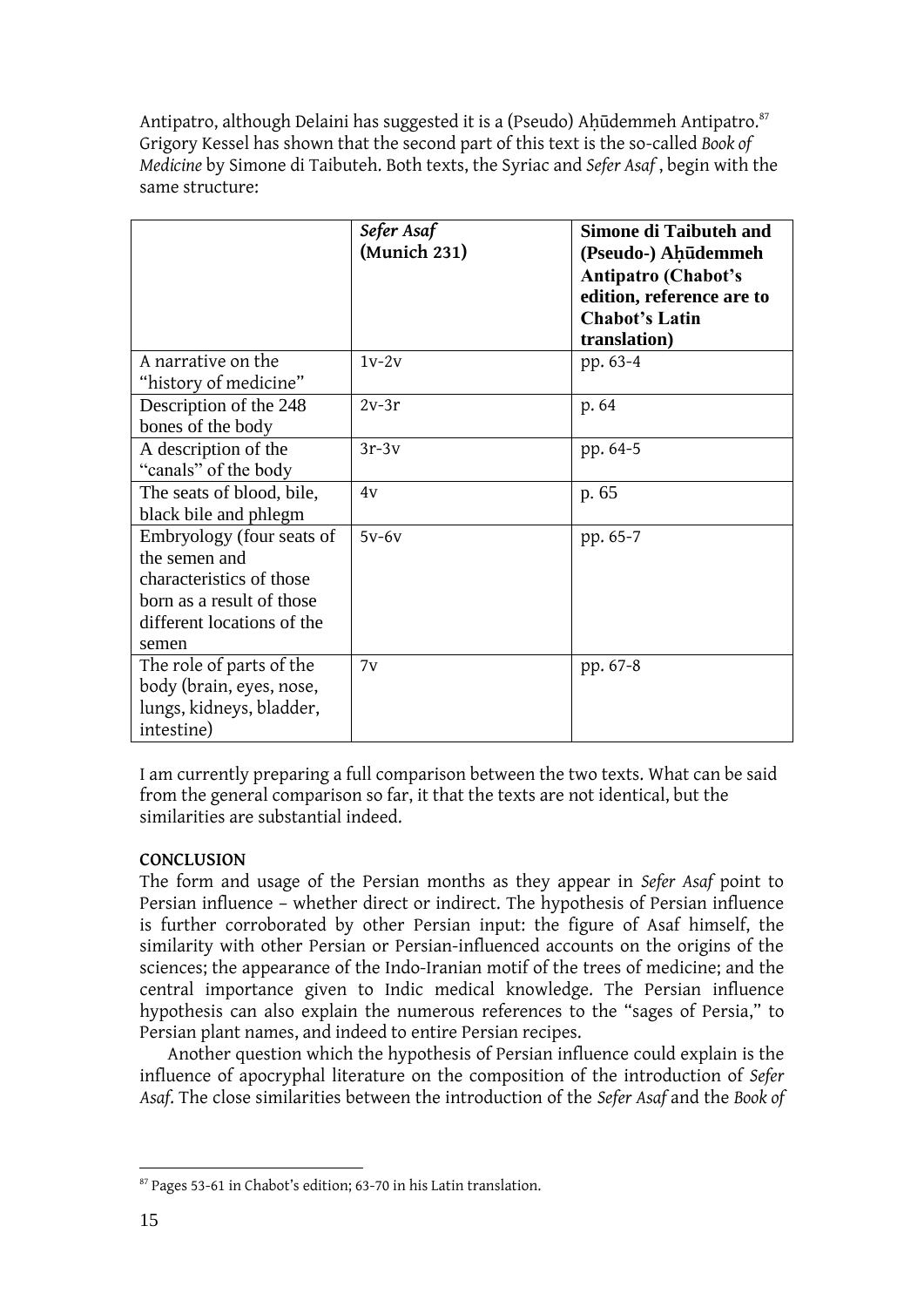*Jubilees* and the *Book of Enoch I* have been noted before. <sup>88</sup> The grand question of how and when this kind of input would have been possible has been left open. A possible solution, in line with my overall argument here, derives from Erder and Ben Shammai's work which has shown that apocryphal literature was prevalent in Babylonia and Persia in the middle of the eighth century.<sup>89</sup> The Eastern Christian origin also explains certain particularities of the text, such for example the use of "Macedonians" for Greeks- a usage confined to the Septuagint, specifically to *Esther* and *Maccabees.*<sup>90</sup>

The Syriac influence on *Sefer Asaf* was suggested already by Steinschneider,<sup>91</sup> Löw,<sup>92</sup> Lieber<sup>93</sup> and recently analysed by Visi.<sup>94</sup> What the material presented here allows us to do now, however, is locate this Syriac influence as deriving from the Church of the East, located somewhere in Persia. *Sefer Asaf,* or at least some of what appears to be its basic text, seems to have been derived from Syriac medical literature of the Eastern Church in Persia.

There is a good reason why *Sefer Asaf* has remained an enigma for so long – this is indeed a very complex work, which requires the expertise of people working in several languages. The passages analysed in this paper are but a handful in a very long text. More research into the medical knowledge that is represented in *Sefer Asaf* still needs to be conducted in order to say more about the building blocks that make up this text. With the working paradigm that this article has presented, more collaborative work can be done to analyse the text and its sources in a thorough manner. What is clear in any case is that *Sefer Asaf* is a very important piece in the great puzzle of the history of Eurasian medical knowledge.

#### Acknowledgements

Research for this paper has been conducted as part of my Wellcome Trust project "Re-Orienting Early Medicine: Bridges of Knowledge between East and West" (grant no. 088251). Gad Freudenthal, Judith Olszowy-Schlanger, François de Blois, Sacha Stern, Mark Geller, Petros Bouras-Vallianatos and Paolo Delaini have provided invaluable advice and assistance in various stages of this research. Although I was unable to take up my IAS Hebrew University Fellowship as part of the "Jewish Physicians in Medieval Christian Europe" organised by Gad Freudenthal and Reimund Leicht, I benefitted enormously from my unofficial affiliation with the group. I am especially grateful for the opportunity to present parts of my research to the group on two occasions and to receive their comments. Reading sections from *Sefer Asaf* with members of Prof. Philip van der

<sup>88</sup> See Martha Himmelfarb, "Some Echoes of *Jubilees* in Medieval Hebrew Literature," in *Tracing the Threads: Studies in the Vitality of Jewish Pseudepigrapha*, ed. John C. Reeves (Atlanta, Georgia: Scholars Press, 1994), pp.115-141. See especially pp. 127-136.

<sup>89</sup> Yoram Erder, "When did the Karaites first Encounter Apocryphic Literature akin to the Dead Sea Scrolls?," *Cathedra* 42 (1987): 54-68 (Heb.); Haggai Ben-Shammai, "Some Methodological Notes Concerning the Relationship between the Karaites and Ancient Jewish Sects", *Cathedra* 42 (1987): 69-86 (Heb.)

<sup>&</sup>lt;sup>90</sup> This point has been raised by Nutton ("From Noah to Galen"), though he suggested this indicates a Jewish source.

<sup>91</sup> Moritz Steinschneider, *Die hebraeischen Übersetzungen des Mittelalters und die Juden als Dolmetscher*  (Graz: Akademische Druck- u. Verlagsanstalt, [1893] 1956), p. 667.

<sup>92</sup> Immanuel Löw, *Die Flora der Juden* (Vienna, 1824-1834), vol. 4, pp. 167-9.

<sup>93</sup> Lieber, "Asaf's 'Book of Medicines".

<sup>&</sup>lt;sup>94</sup> Visi, "Uroscopy".